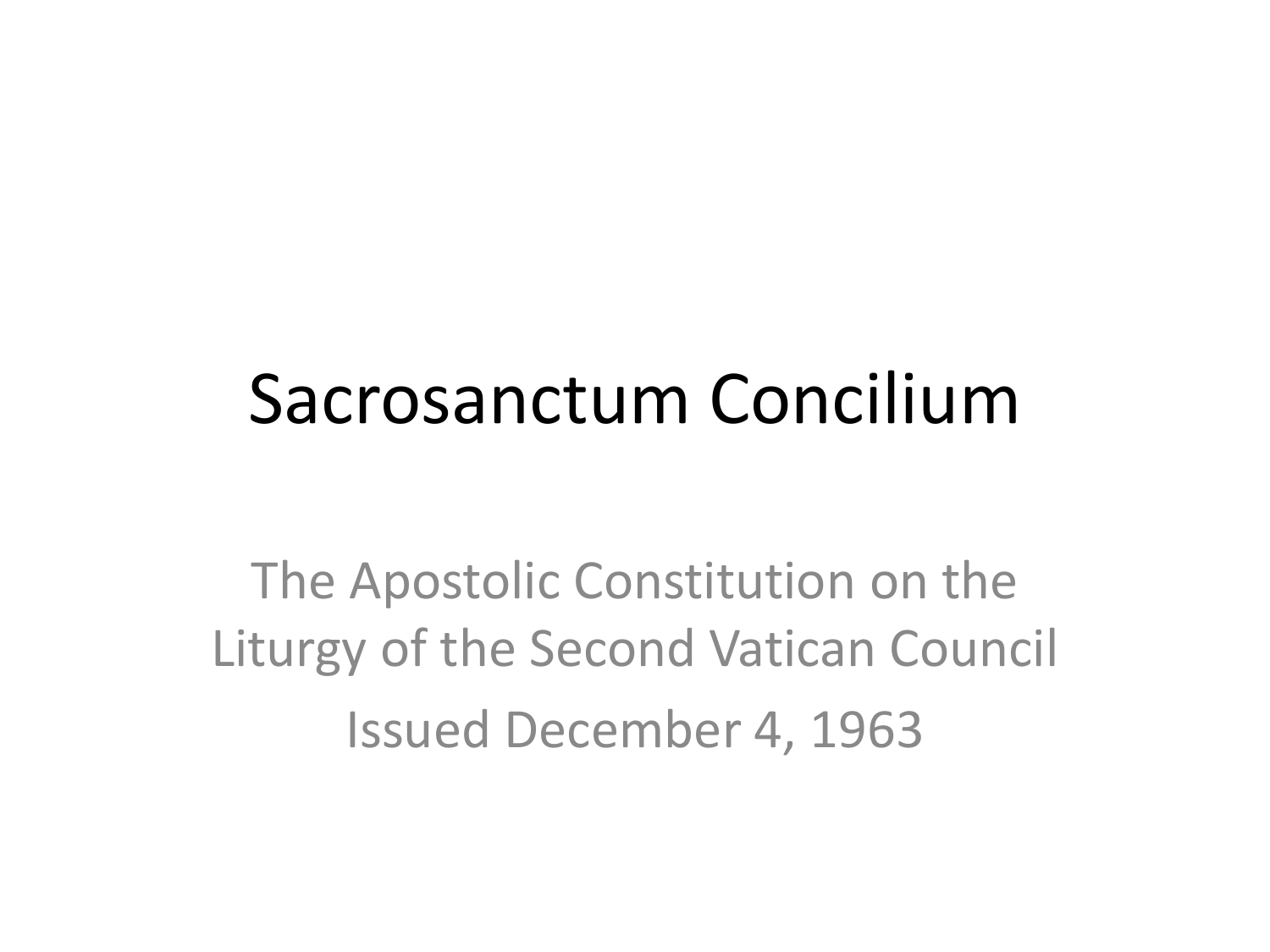# Preliminary Questions

- What is the duty of the Christian faithful? Which of these duties is the most important?
- What is the Church's duty? Which of these duties is the most important?
- What is the purpose of the Liturgy? How would you describe the Liturgy to a non-Catholic?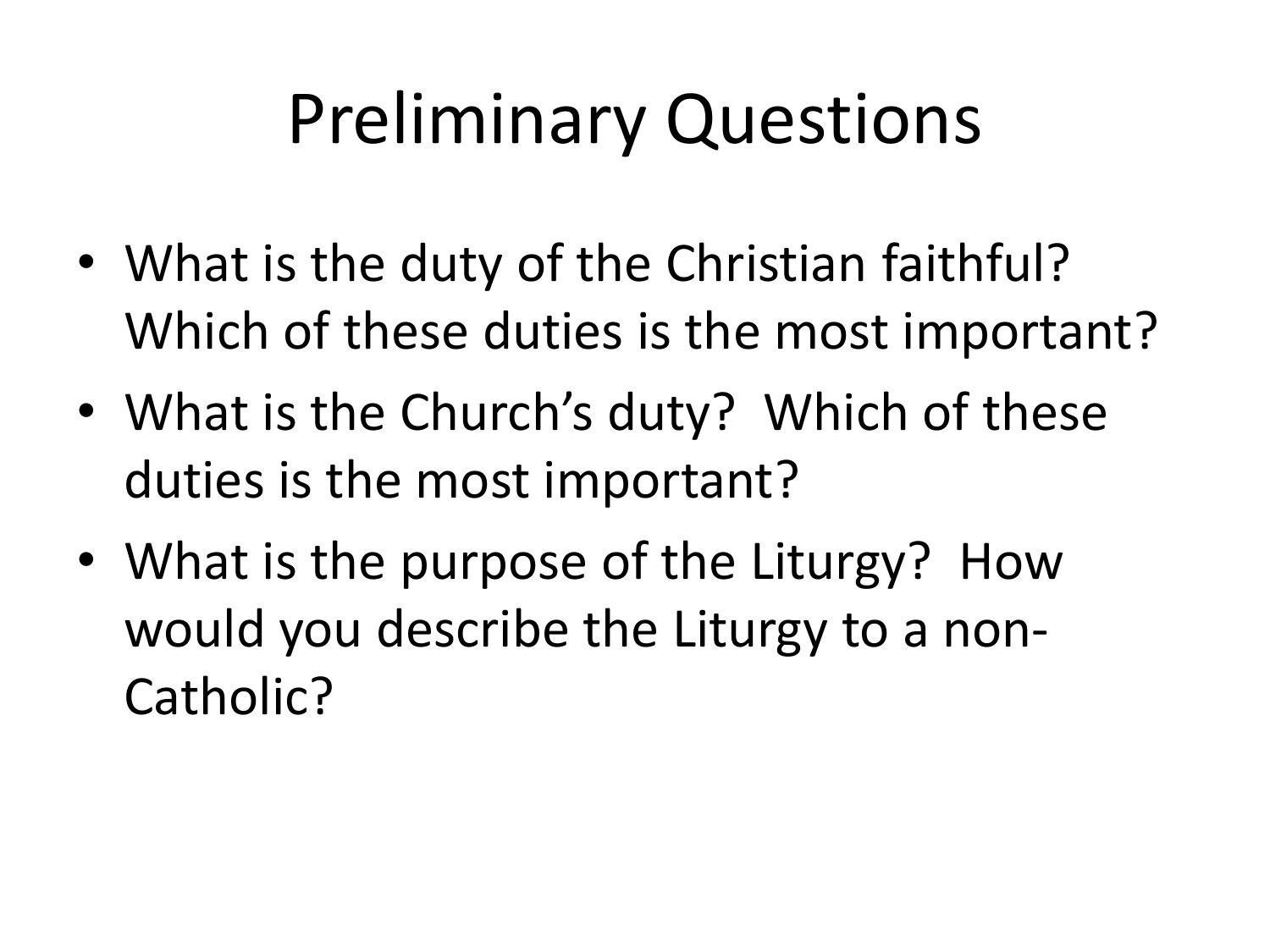# Goals of Vatican II

- 1. "This sacred Council has several aims in view: it desires
- to impart an ever increasing vigor to the Christian life of the faithful;
- to adapt more suitably to the needs of our own times those institutions which are subject to change;
- to foster whatever can promote union among all who believe in Christ;
- to strengthen whatever can help to call the whole of mankind into the household of the Church.
- The Council therefore sees particularly cogent reasons for undertaking the reform and promotion of the *liturgy*."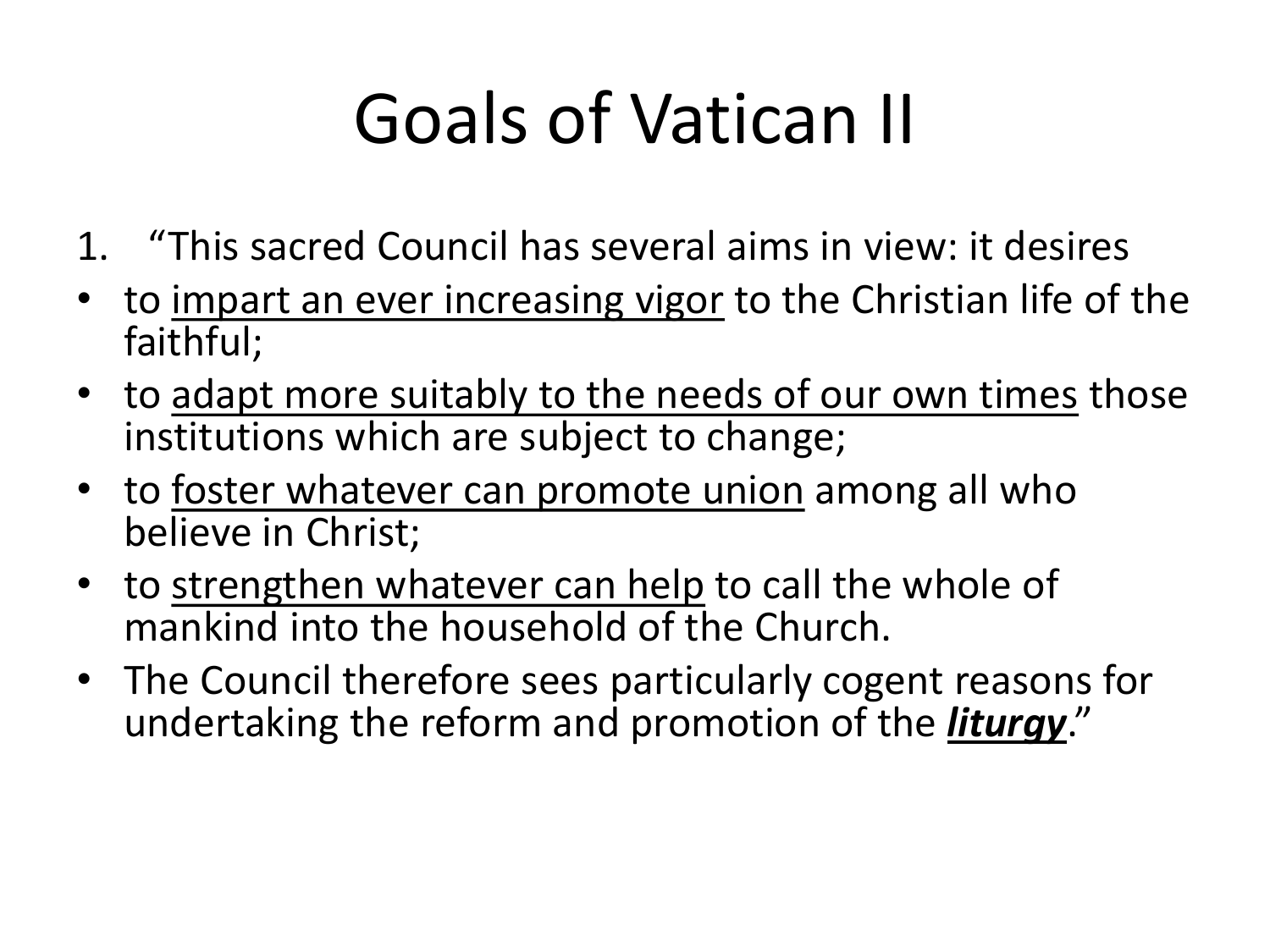# Purpose of the Liturgy

2. "For the liturgy, through which the work of our redemption is accomplished, most of all in the divine sacrifice of the Eucharist, is the outstanding means whereby the faithful may express in their lives, and manifest to others, the mystery of Christ and the real nature of the true Church."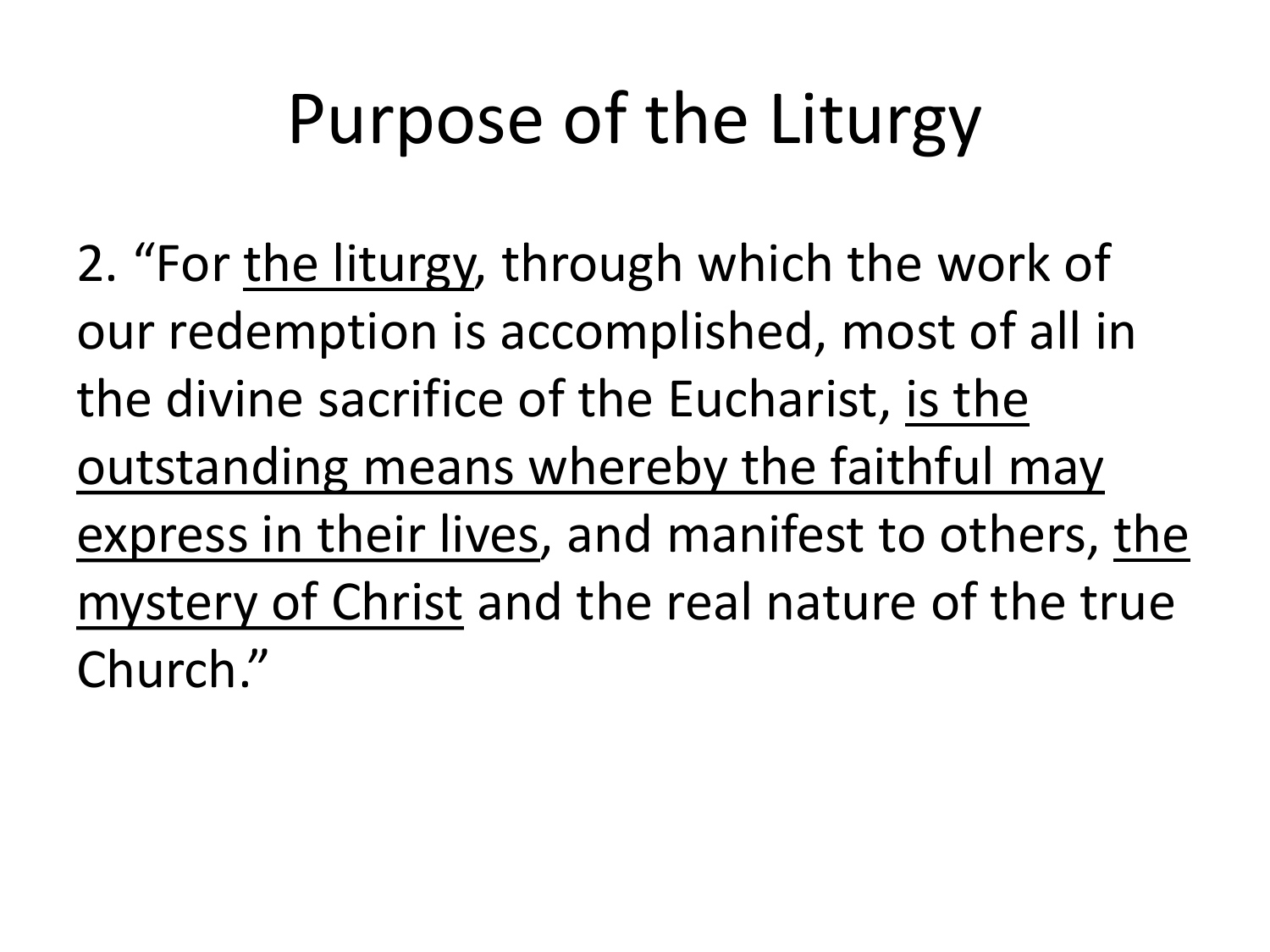# Human and Divine Interaction

- 2. "It is of the essence of the Church that she be both
- 
- visible and yet invisibly equipped,
- eager to act and yet intent on contemplation,
- present in this world and yet not at home in it;

and she is all these things in such wise that in her

- human and divine, **•** the human is directed and subordinated to the divine,
	- the visible likewise to the invisible,
	- action to contemplation,
	- and this present world to that city yet to come, which we seek."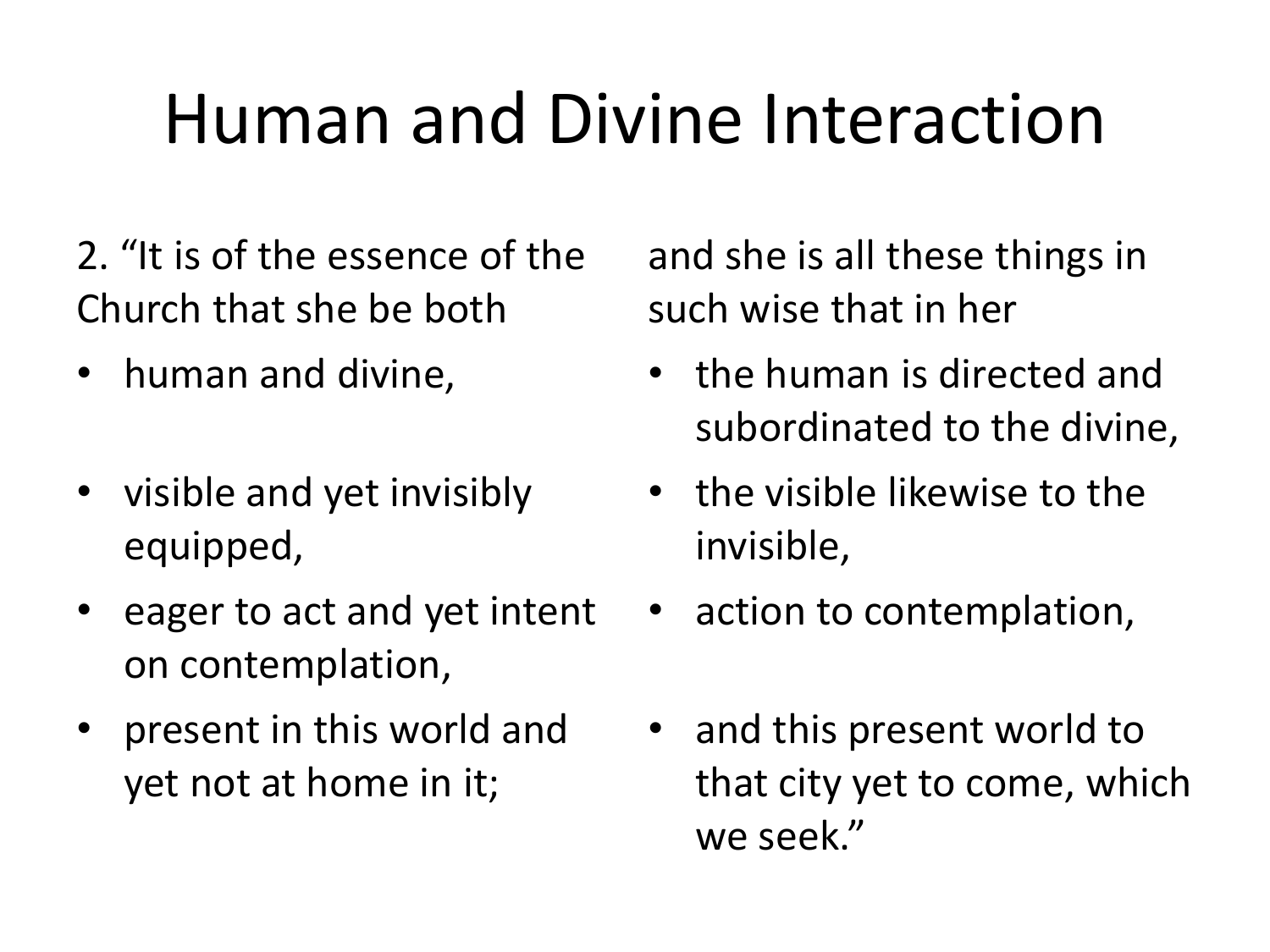# Purpose of the Liturgy

- 2 (cont.). *The Liturgy*
- *builds the faithful into a dwelling place for God in the Spirit;*
- *strengthens the power of the faithful to preach Christ;*
- *shows forth the Church as a sign to the nations.*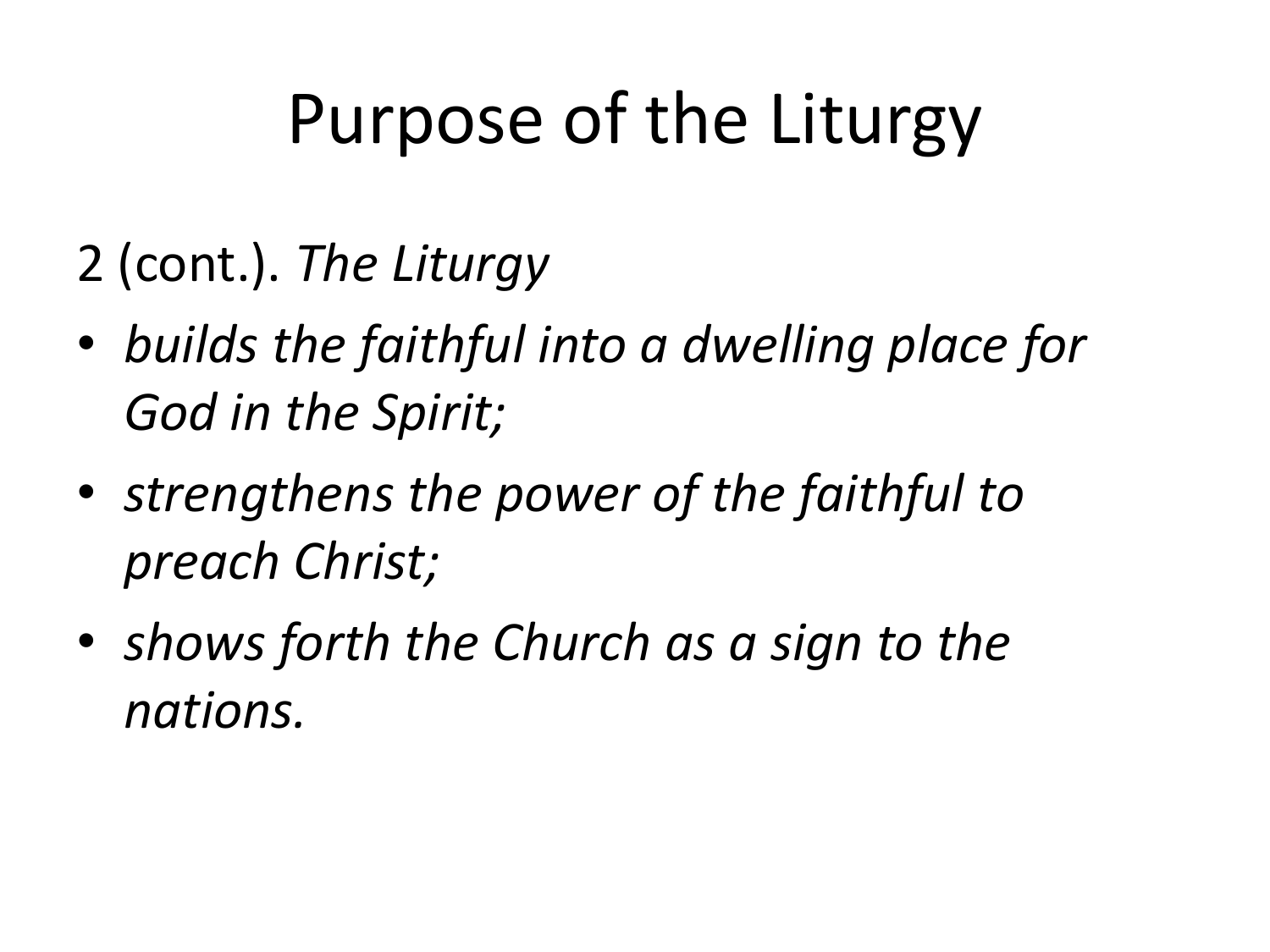# Renewal of the Liturgy

3. *The Council gives practical liturgical norms.*

4. *The Council also desires that* "the rites be revised carefully in the light of sound tradition, and that they be given new vigor to meet the circumstances and needs of modern times."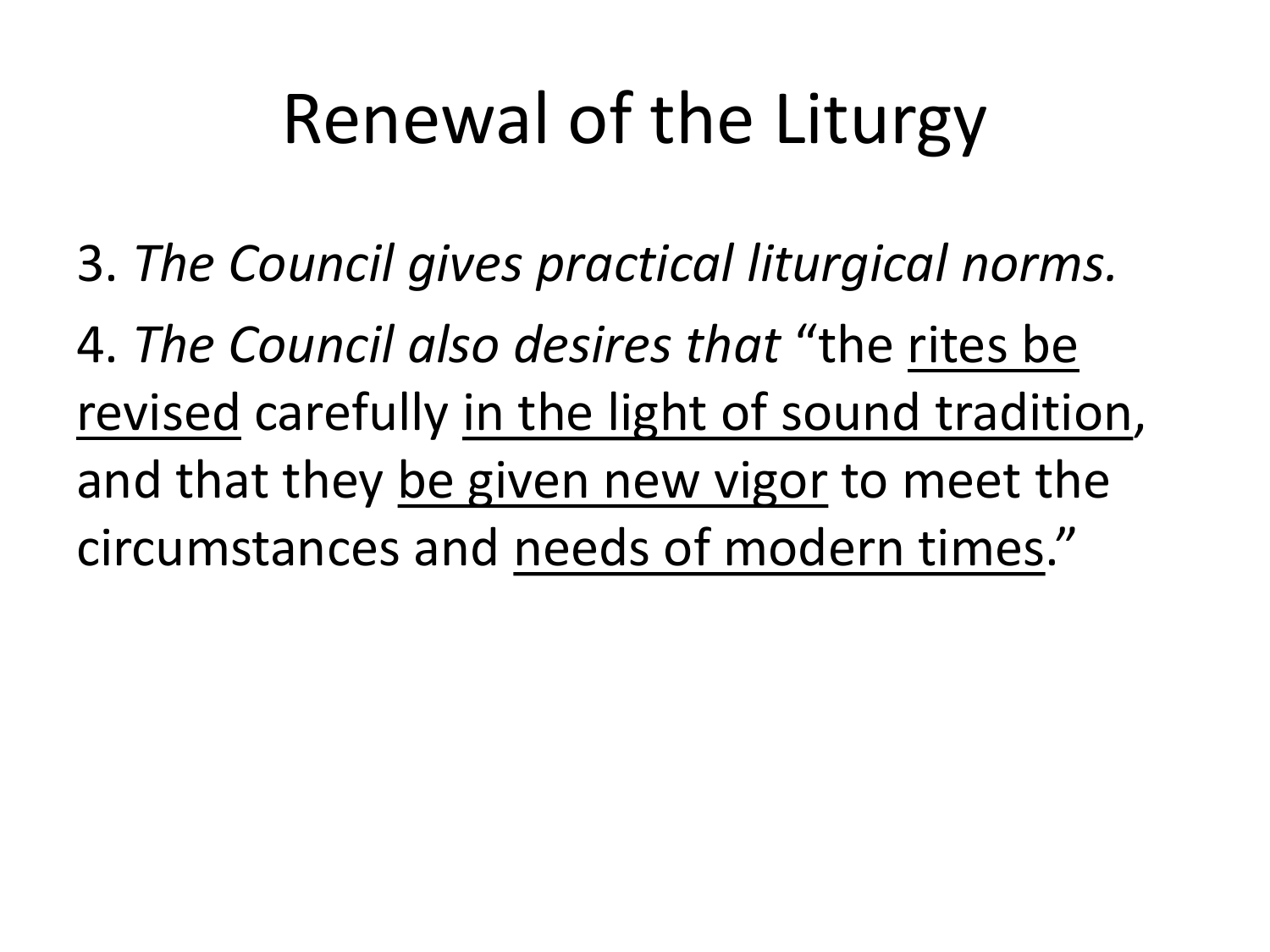## Revelation in Old Testament and in Christ

5. *God revealed himself in Old Testament times in various ways and in rituals.*

*In the fullness of time, God sent his son to achieve reconciliation and to give us the fullness of divine worship.*

*This reconciliation came through the paschal mystery, through the passion and resurrection.*

"For it was from the side of Christ as He slept the sleep of death upon the cross that there came forth the wondrous sacrament of the whole Church."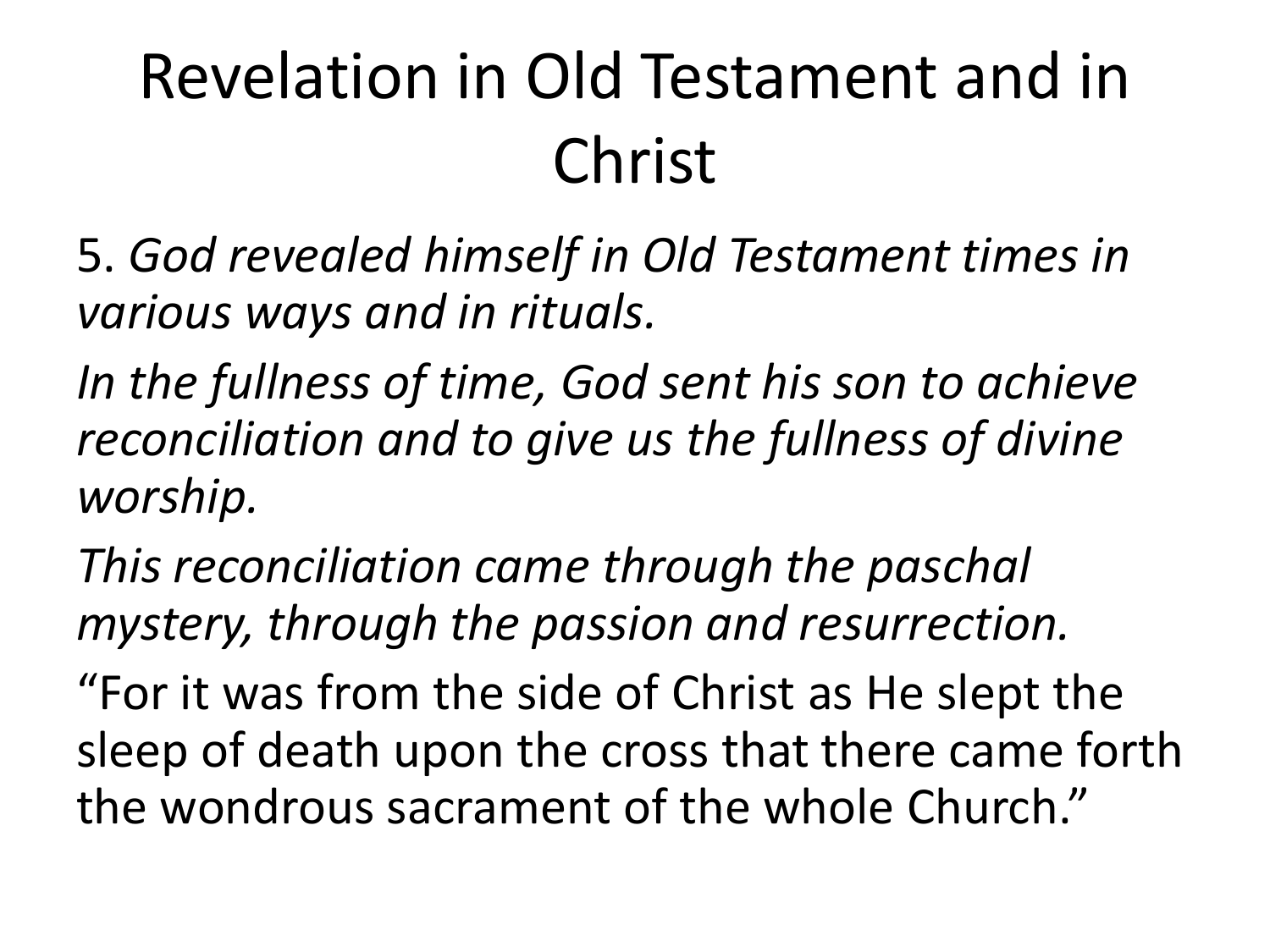# This work continues in the Church

6. *Jesus sent the apostles to proclaim His death and resurrection.*

*The apostles are to accomplish the work of salvation* "by means of sacrifice and sacraments, around which the entire liturgical life revolves."

*The Church continues to celebrate the paschal mystery, reading the scriptures, celebrating the Eucharist, giving thanks to God in Christ Jesus.*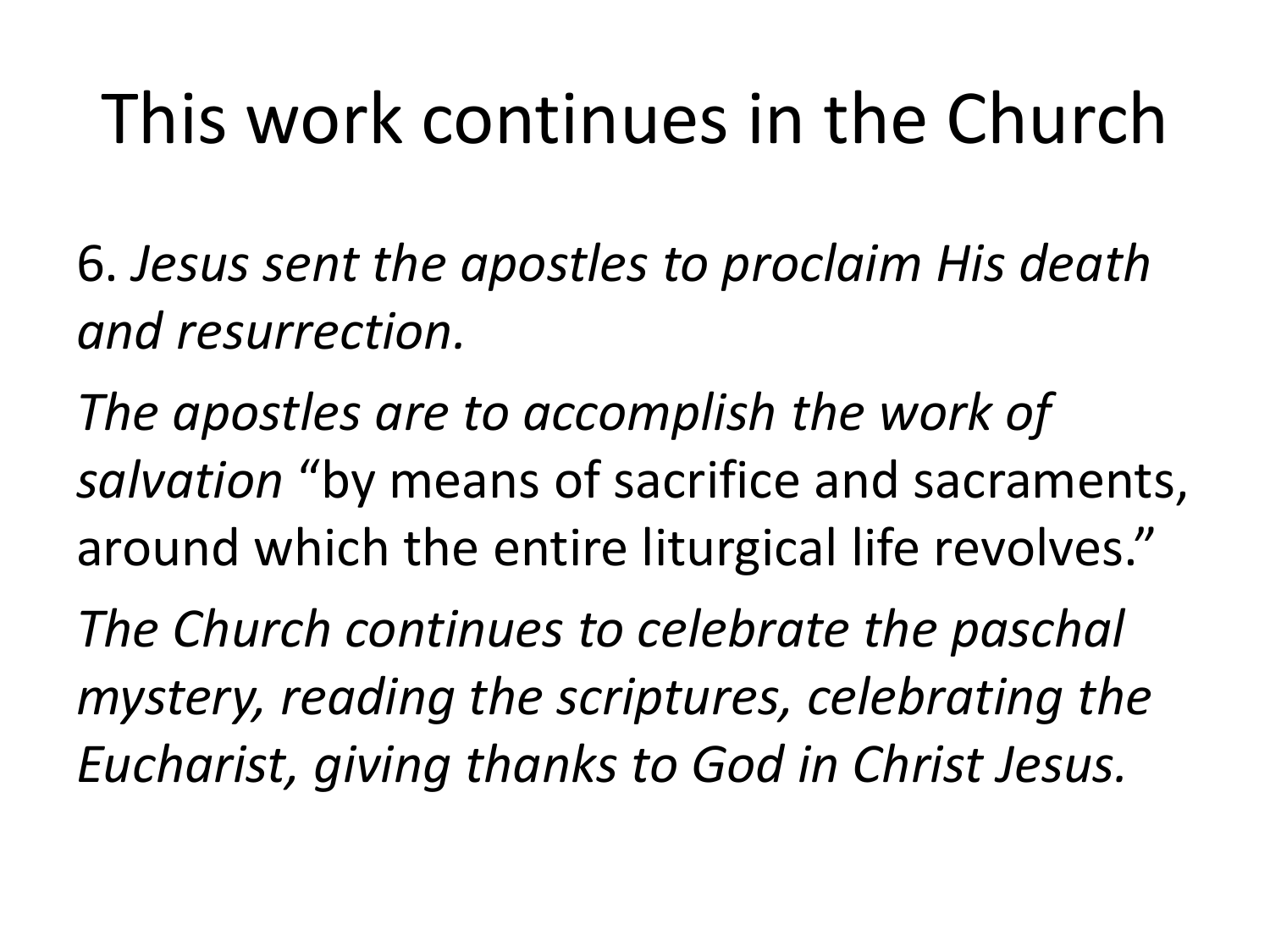# Presence of Christ in the Liturgy

- 7. *Christ is present in His Church in several ways:*
- *in liturgical celebrations*
- *in the Sacrifice of the Mass*
- *in the person of His minister, who stands in the place of Christ offering the same offering*
- *in the Eucharistic species*
- *in the Sacraments*
- *in His Word*
- *when the Church prays and sings*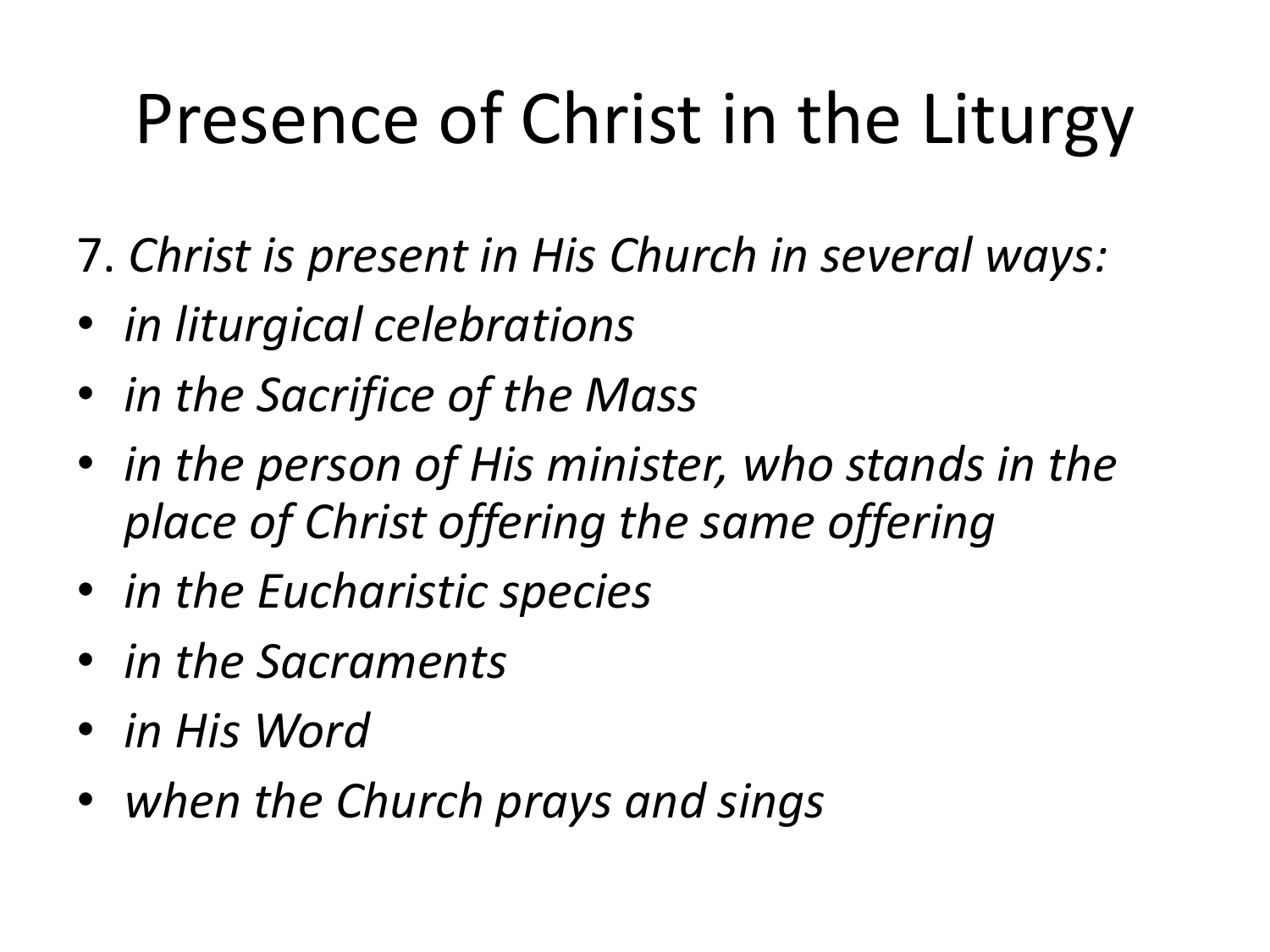# Presence of Christ in the Liturgy

7 (cont.). *Christ always associates himself with the Church in worship.*

"Rightly, then, the liturgy is considered as an exercise of the priestly office of Jesus Christ. In the liturgy the whole public worship is performed by the Mystical Body of Jesus Christ, that is, by the Head and His members.

"From this it follows that every liturgical celebration, because it is an action of Christ the priest and of His Body which is the Church, is a sacred action surpassing all others; no other action of the Church can equal its efficacy by the same title and to the same degree."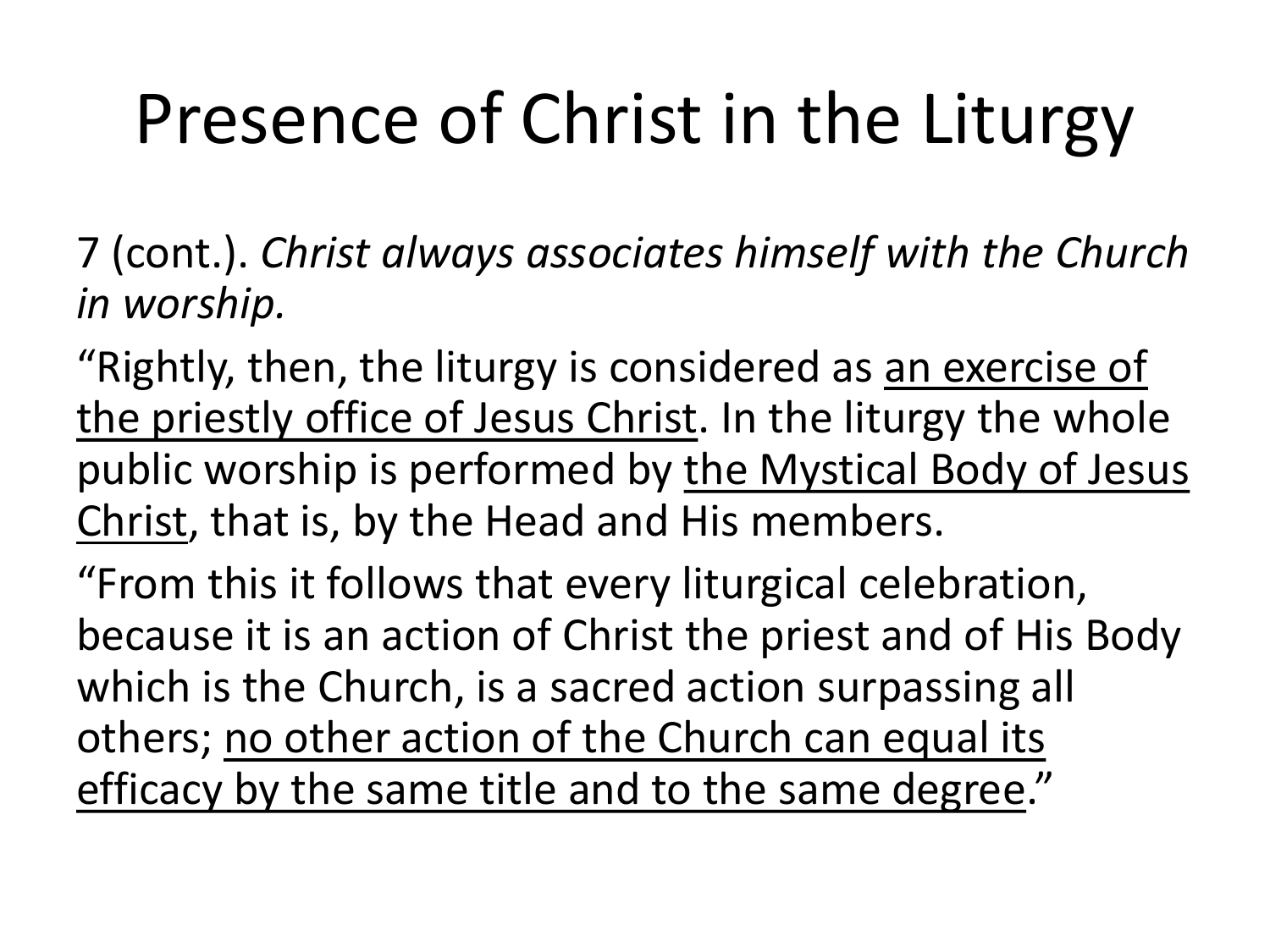# The Nature of the Liturgy

8. *The liturgy on earth is a foretaste of the heavenly liturgy. We await the coming of Our Savior, Jesus Christ.*

9. *The Church celebrates the sacred liturgy. However, before coming to the liturgy, people must be called to faith and conversion. By announcing the good news of salvation to those who do not believe, the Church prepares them for the sacraments.*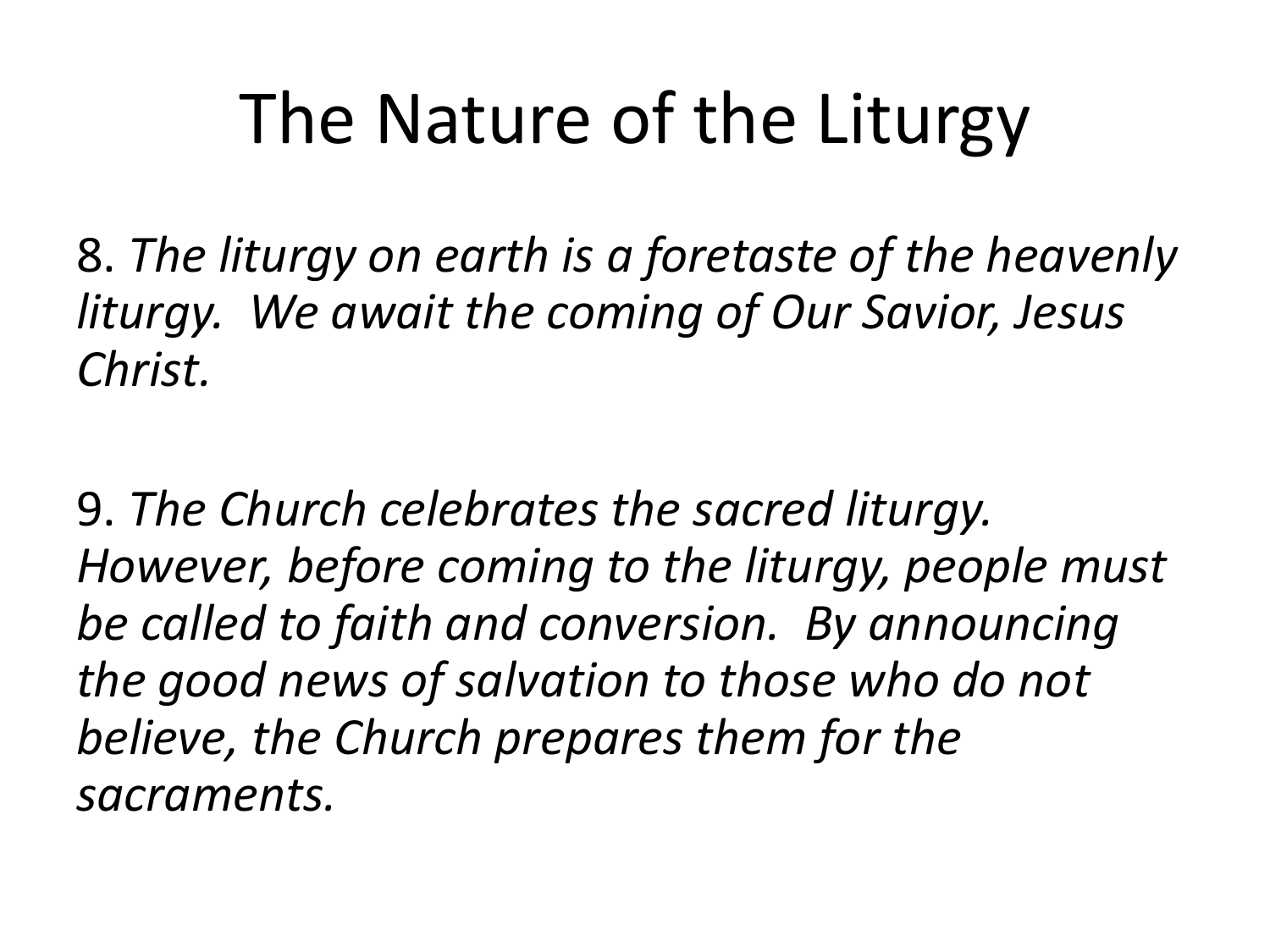# The Nature of the Liturgy

10. "The liturgy is the summit toward which the activity of the Church is directed; at the same time it is the font from which all her power flows."

*The goal of apostolic works is to bring people to faith, and thus to share in the Lord's Supper.*

*The liturgy moves the faithful to holiness and to be filled with the love of Christ. We receive grace from the Eucharist, for the sanctification of mankind which is the goal of all other activities in the Church.*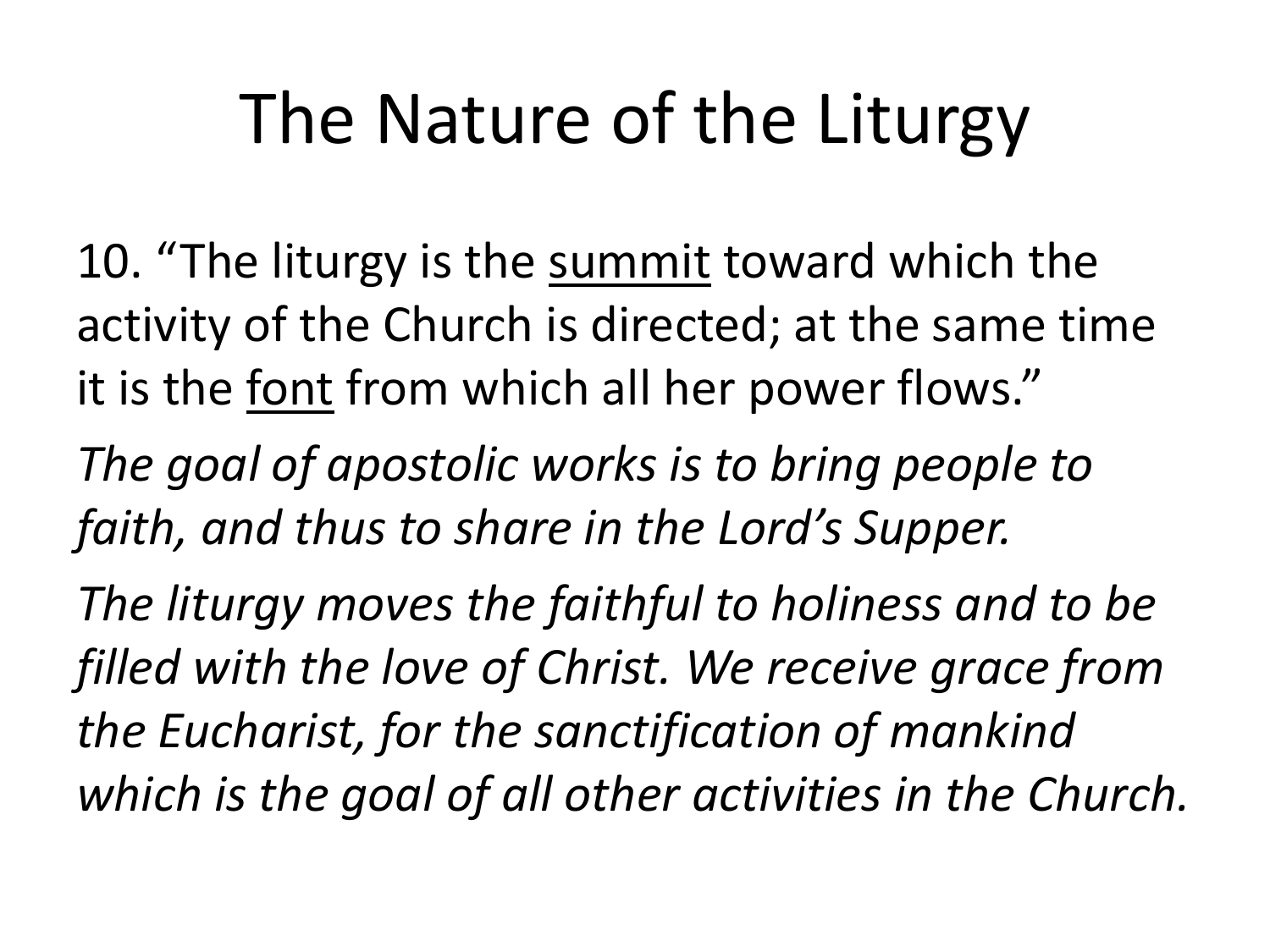# Drawing Fruit from the Liturgy

11. *For the liturgy to have its full effects, the faithful should be properly disposed.* "Their minds should be attuned to their voices."

"Pastors of souls must therefore realize that, when the liturgy is celebrated, something more is required than the mere observation of the laws governing valid and licit celebration; it is their duty also to ensure that the faithful take part fully aware of what they are doing, actively engaged in the rite, and enriched by its effects."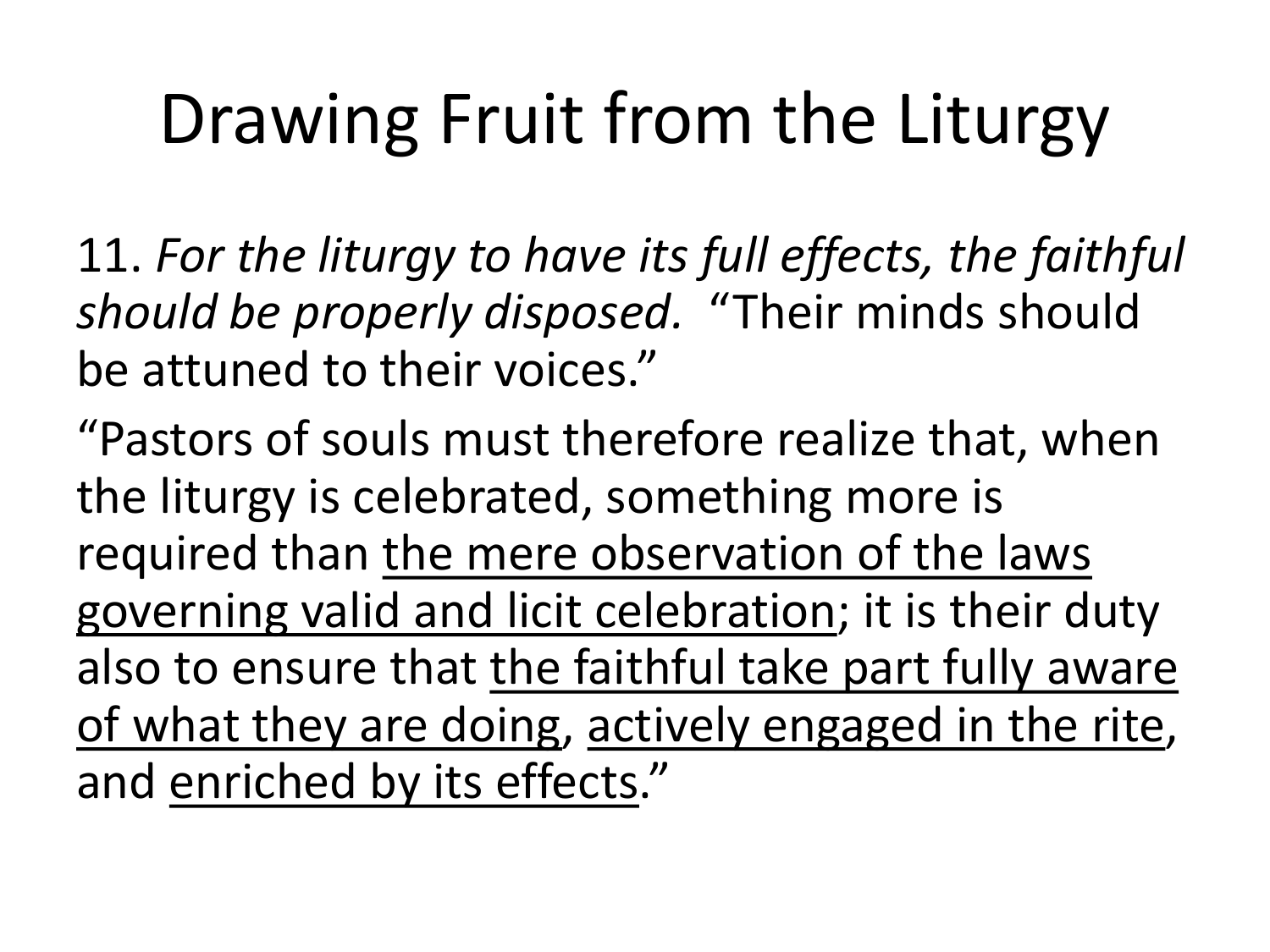# Drawing Fruit from the Liturgy

Beware of a false dichotomy:

• Observing liturgical laws for a valid and licit celebration

#### vs.

• Insuring the faithful take part in such a way that they are aware of what they are doing, actively engaged in the ritual, and enriched by its effects. These are not mutually exclusive: Both—and, not Either—or.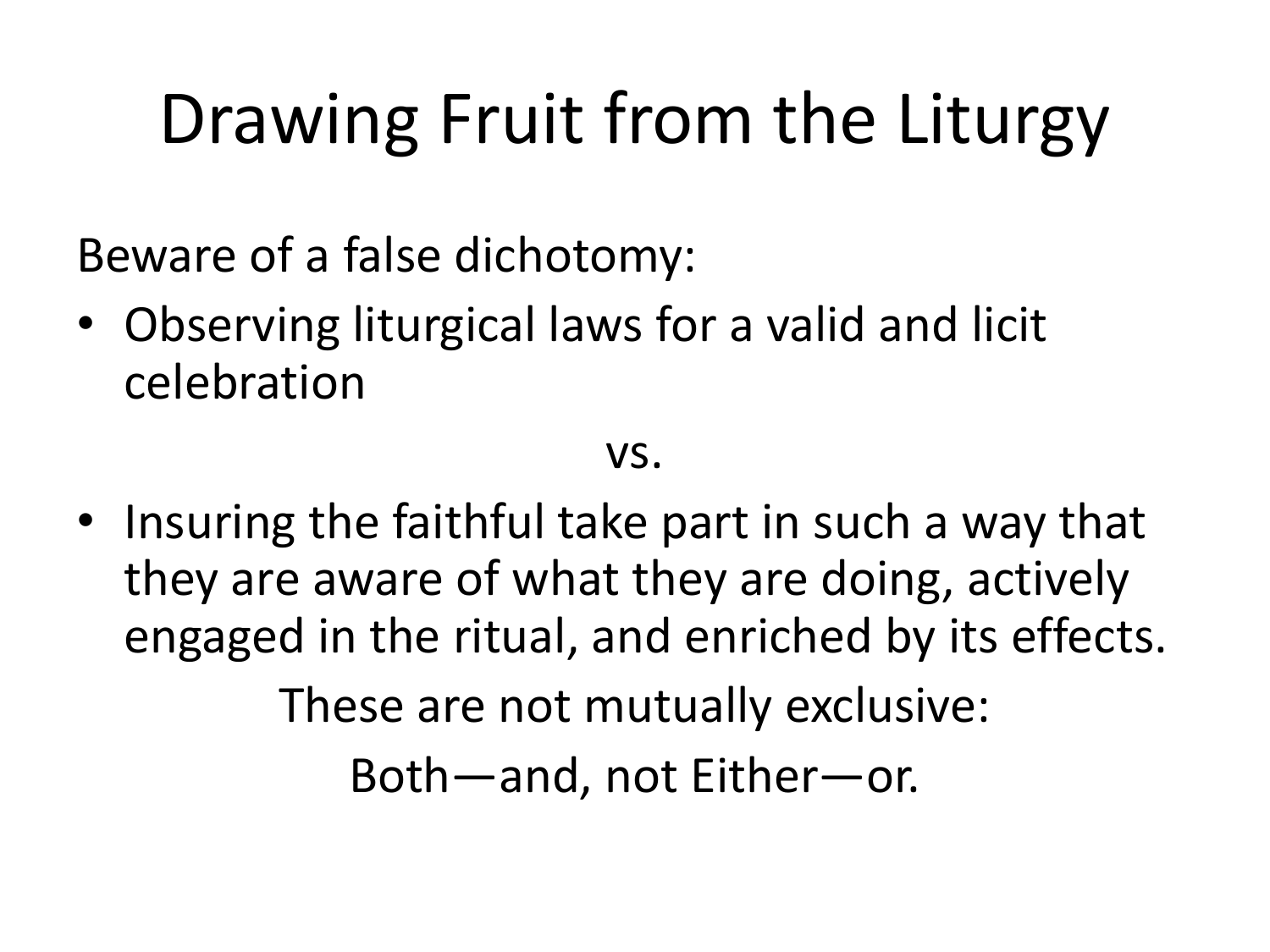## General Principles for the Liturgy

12. *The faithful are called to personal prayer that supplements their public liturgical prayer.*

13. *Popular devotions are commended. These devotions are subject to the authority of the Church. They should be in harmony with the liturgy and liturgical seasons, since they come from the liturgy and should lead people to the liturgy.*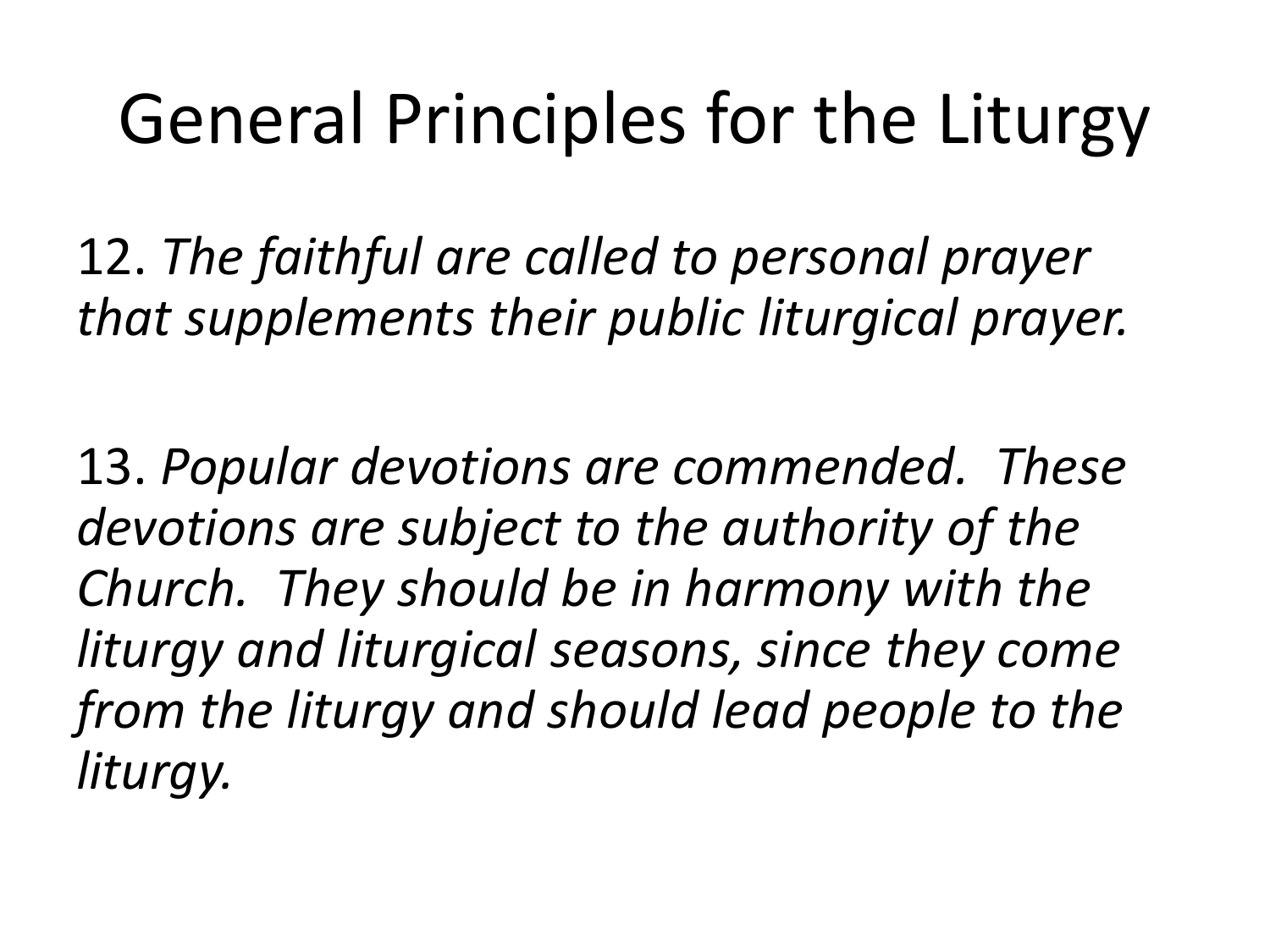## Full and Active Participation

14. "Mother Church earnestly desires that all the faithful should be led to that fully conscious, and active participation in liturgical celebrations which is demanded by the very nature of the liturgy. Such participation by the Christian people as a chosen race, a royal priesthood, a holy nation, a redeemed people, is their right and duty by reason of their baptism."

*Question: What is fully conscious and active participation?*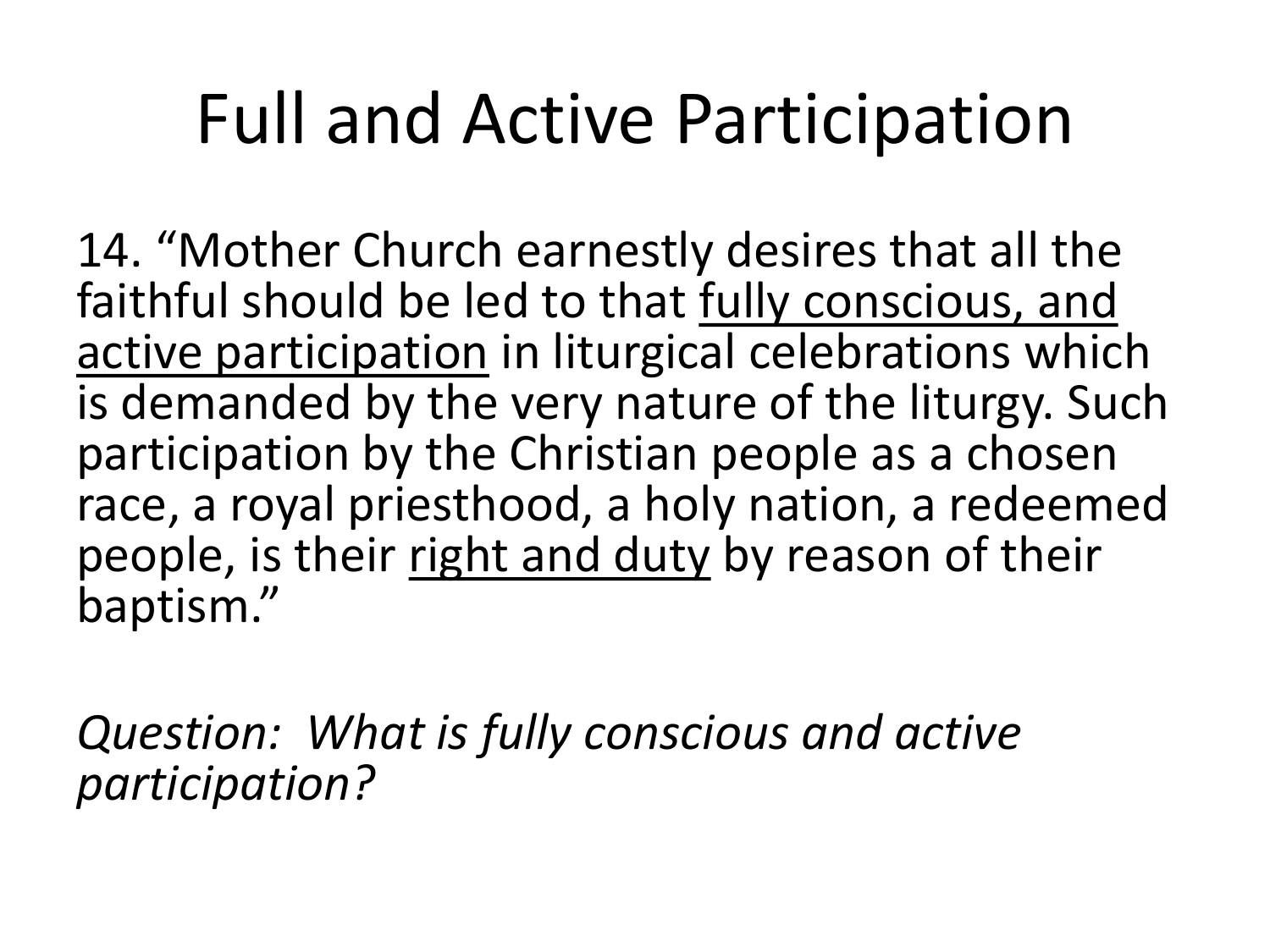# Full and Active Participation

14 (cont.). "In the restoration and promotion of the sacred liturgy, this full and active participation by all the people is the aim to be considered before all else; for it is the primary and indispensable source from which the faithful are to derive the true Christian spirit; and therefore pastors of souls must zealously strive to achieve it, by means of the necessary instruction, in all their pastoral work."

*Question: Does the goal of full and active participation give license to ignore other liturgical norms?*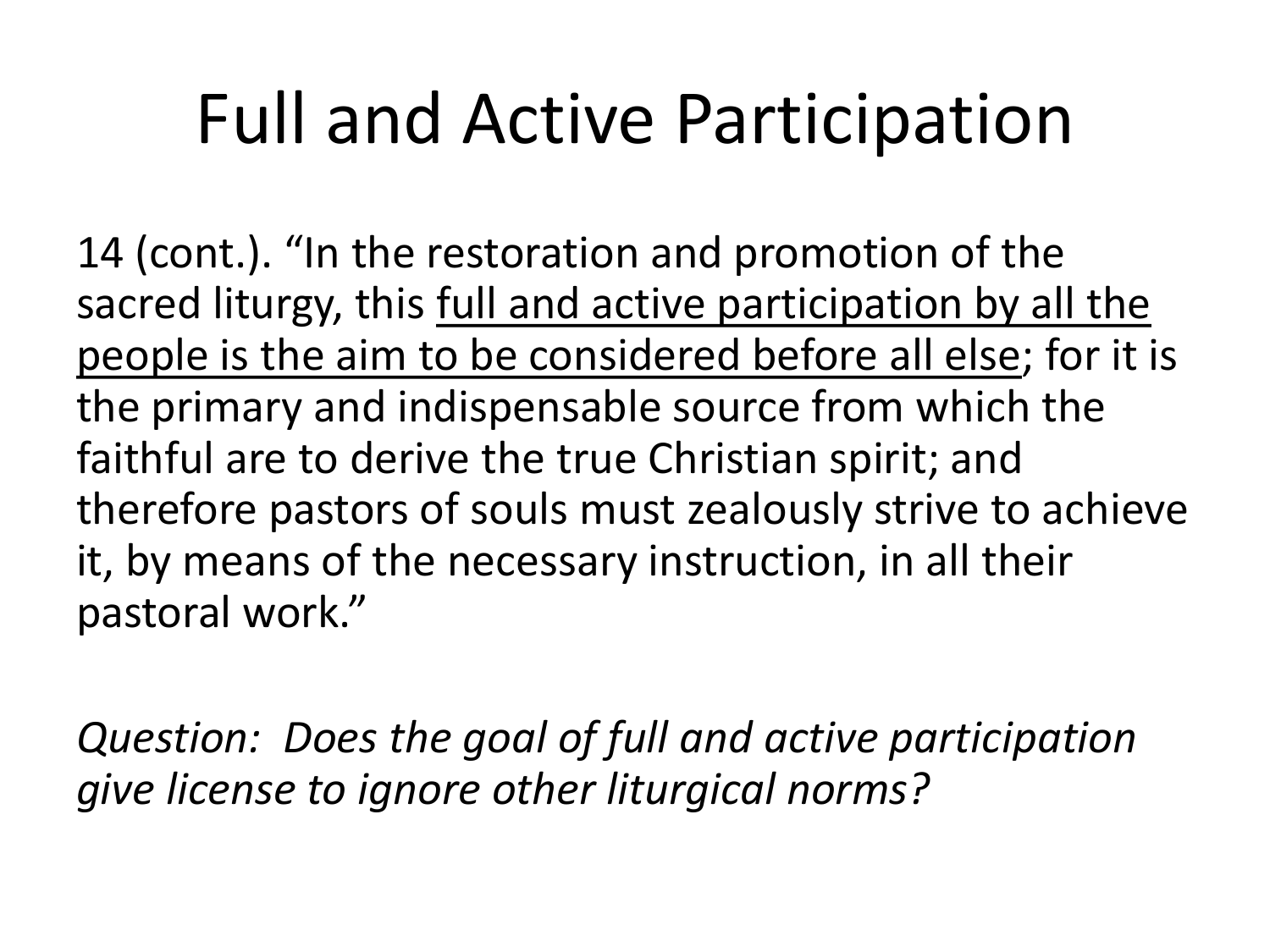## Full and Active Participation

14 (cont.). "Yet it would be futile to entertain any hopes of realizing this unless the pastors themselves, in the first place, become thoroughly imbued with the spirit and power of the liturgy, and undertake to give instruction about it. A prime need, therefore, is that attention be directed, first of all, to the liturgical instruction of the clergy."

*Question: What is the spirit and power of the liturgy?*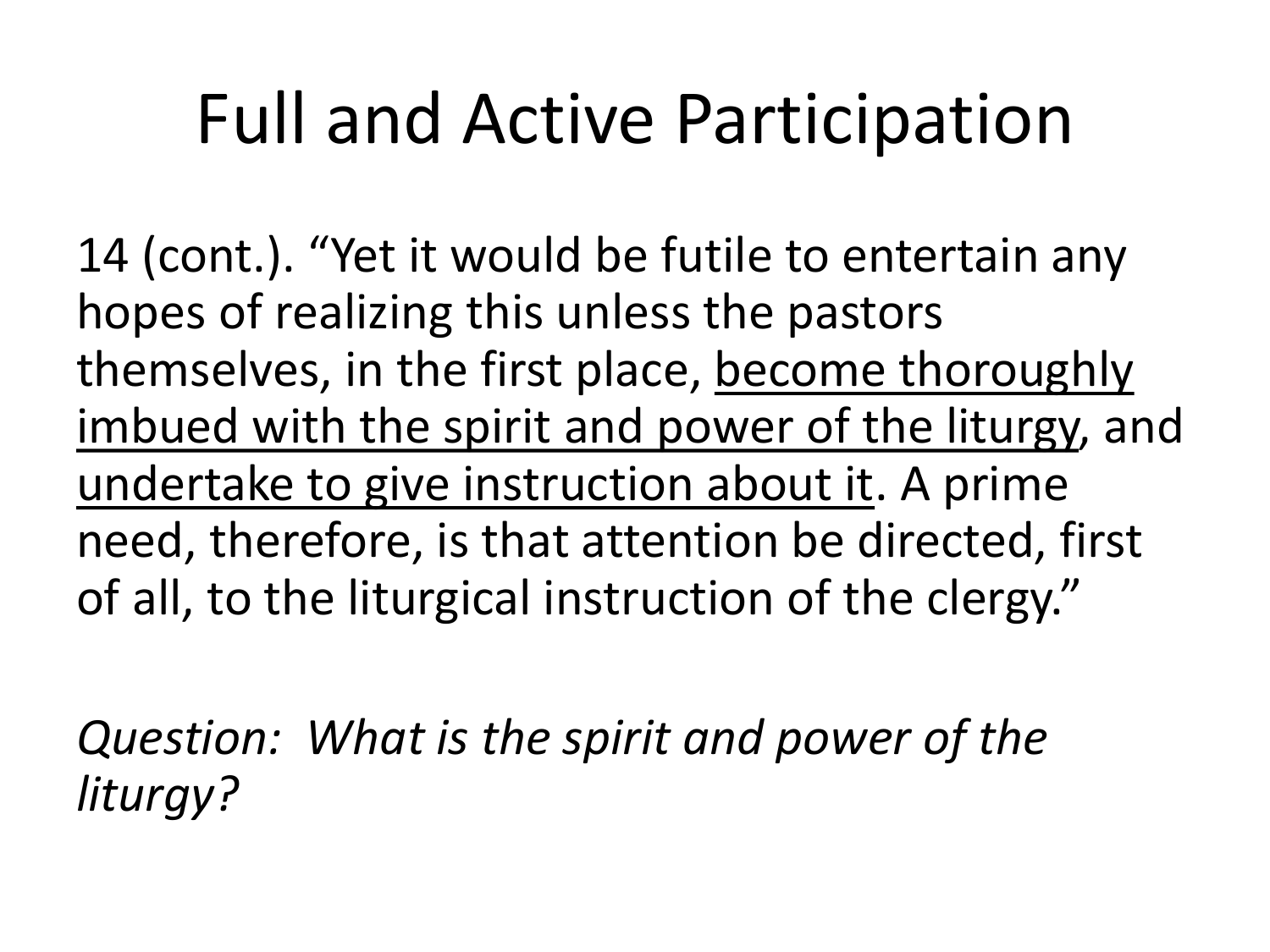# Training of the Clergy

17. "In seminaries and houses of religious, clerics shall be given a liturgical formation in their spiritual life. For this they will need proper direction, so that they may be able to understand the sacred rites and take part in them wholeheartedly; and they will also need personally to celebrate the sacred mysteries, as well as popular devotions which are imbued with the spirit of the liturgy. In addition they must learn how to observe the liturgical laws, so that life in seminaries and houses of religious may be thoroughly influenced by the spirit of the liturgy."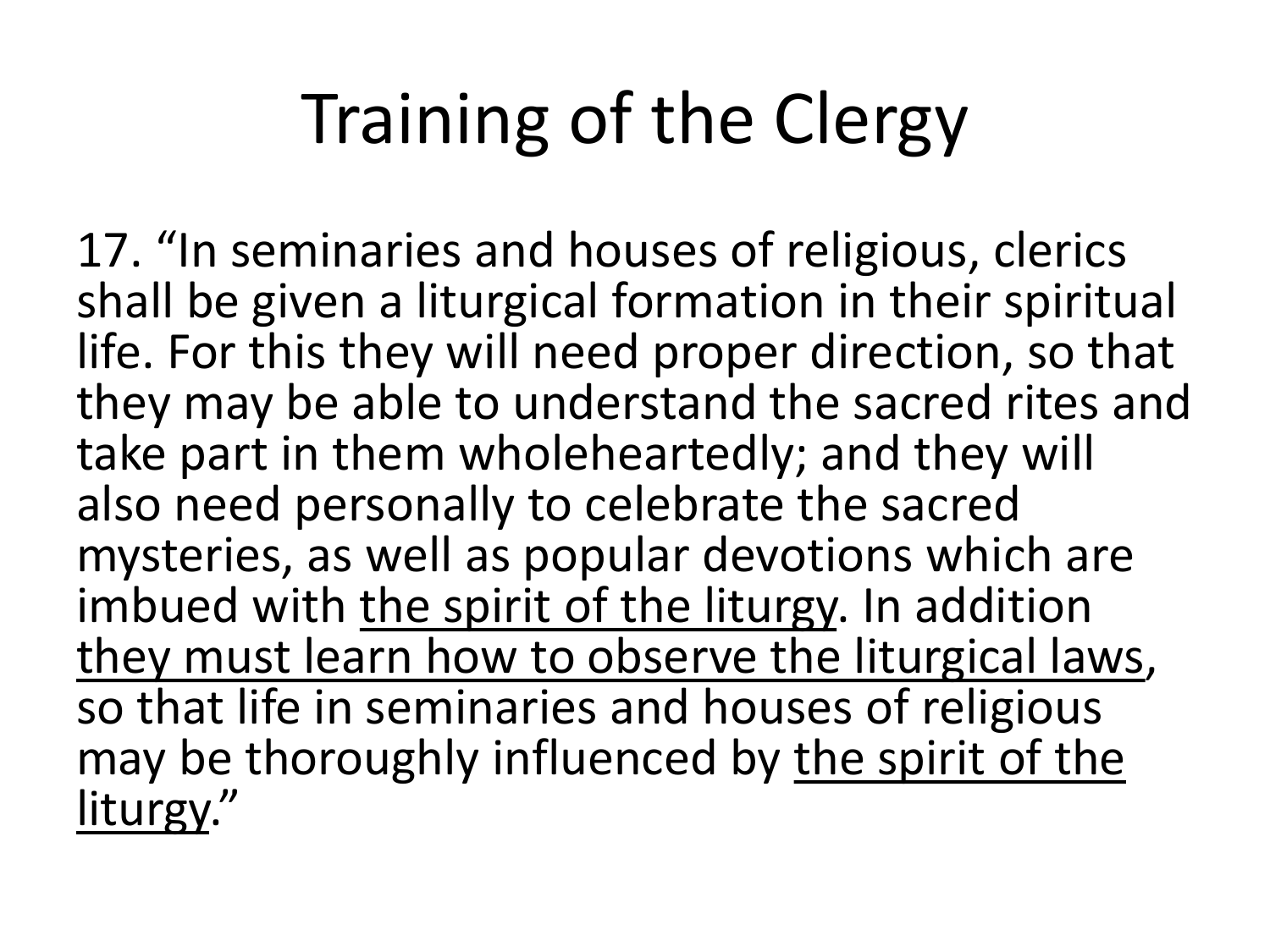# Training of the Faithful

19. "With zeal and patience, pastors of souls must promote the liturgical instruction of the faithful, and also their active participation in the liturgy both internally and externally, taking into account their age and condition, their way of life, and standard of religious culture. By so doing, pastors will be fulfilling one of the chief duties of a faithful dispenser of the mysteries of God; and in this matter they must lead their flock not only in word but also by example."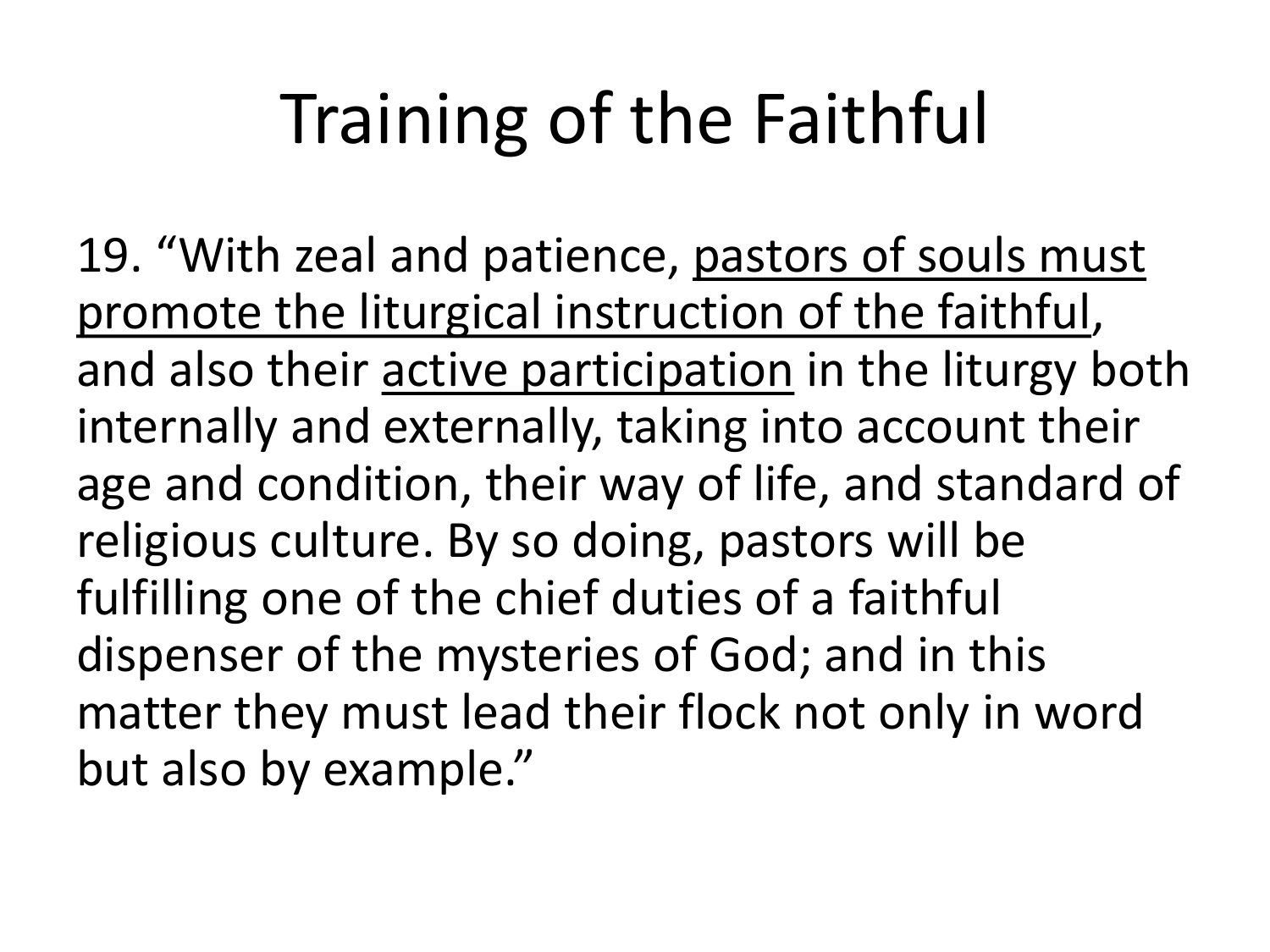# The Immutable vs. the Changeable

21. *The Church wants to restore the liturgy in order to make it more effective in communicating grace.*

*The liturgy is made up of immutable elements that are divinely instituted.*

*The liturgy is also composed of elements subject to change. These things ought to be changed, with the passage of time, if they are no longer suited to the inner nature of the liturgy.*

*The texts and rites should be restored in order to clearly express the holy things they signify, but also to help the faithful understand them and take part in them fully and actively.*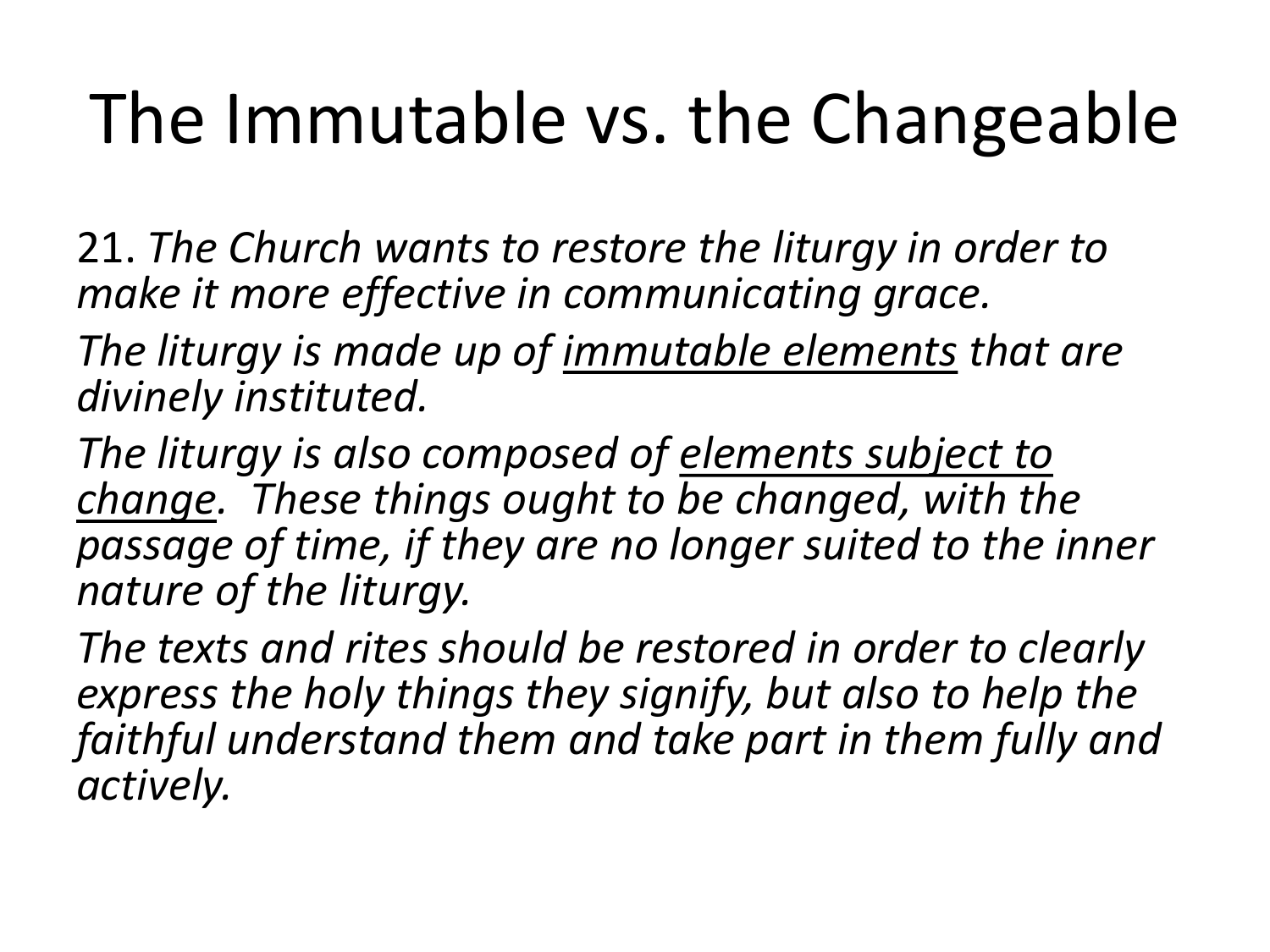# Norms for adaptation

22. "No other person, even if he be a priest, may add, remove, or change anything in the liturgy on his own authority."

- 23. Traditions should be retained while remaining open to legitimate progress.
- The liturgy must be investigated in a way that is theological, historical, and pastoral.
- Experience is derived from indults conceded in various places.
- Innovations should not be introduced unless genuinely required by the Church.
- New forms should grow organically from existing forms.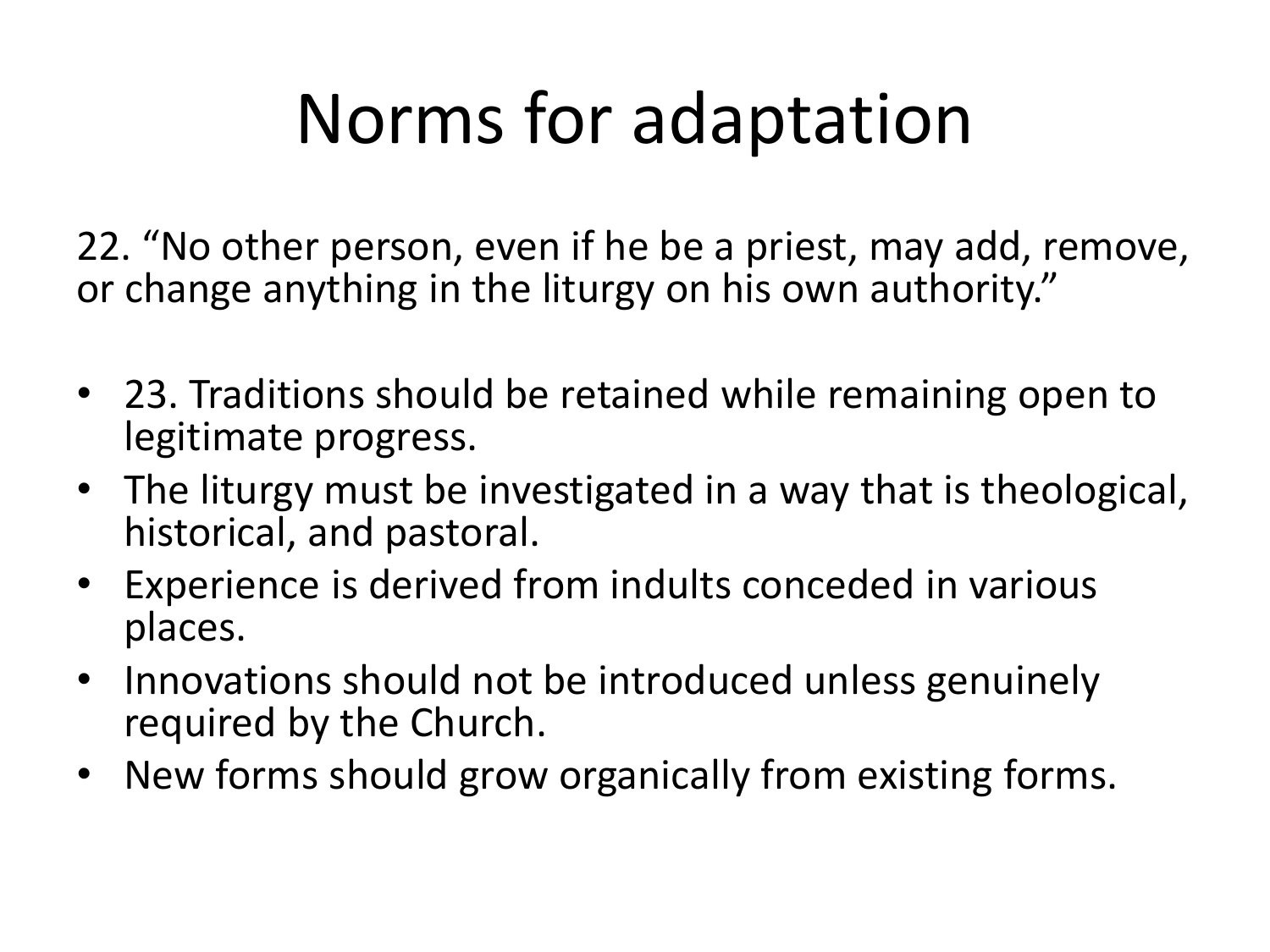#### Norms for adaptation

24. Sacred scripture is of the greatest importance in the celebration of the liturgy. For it is from scripture that lessons are read and explained in the homily, and psalms are sung; the prayers, collects, and liturgical songs are scriptural in their inspiration and their force, and it is from the scriptures that actions and signs derive their meaning. Thus to achieve the restoration, progress, and adaptation of the sacred liturgy, it is essential to promote that warm and living love for scripture to which the venerable tradition of both eastern and western rites gives testimony.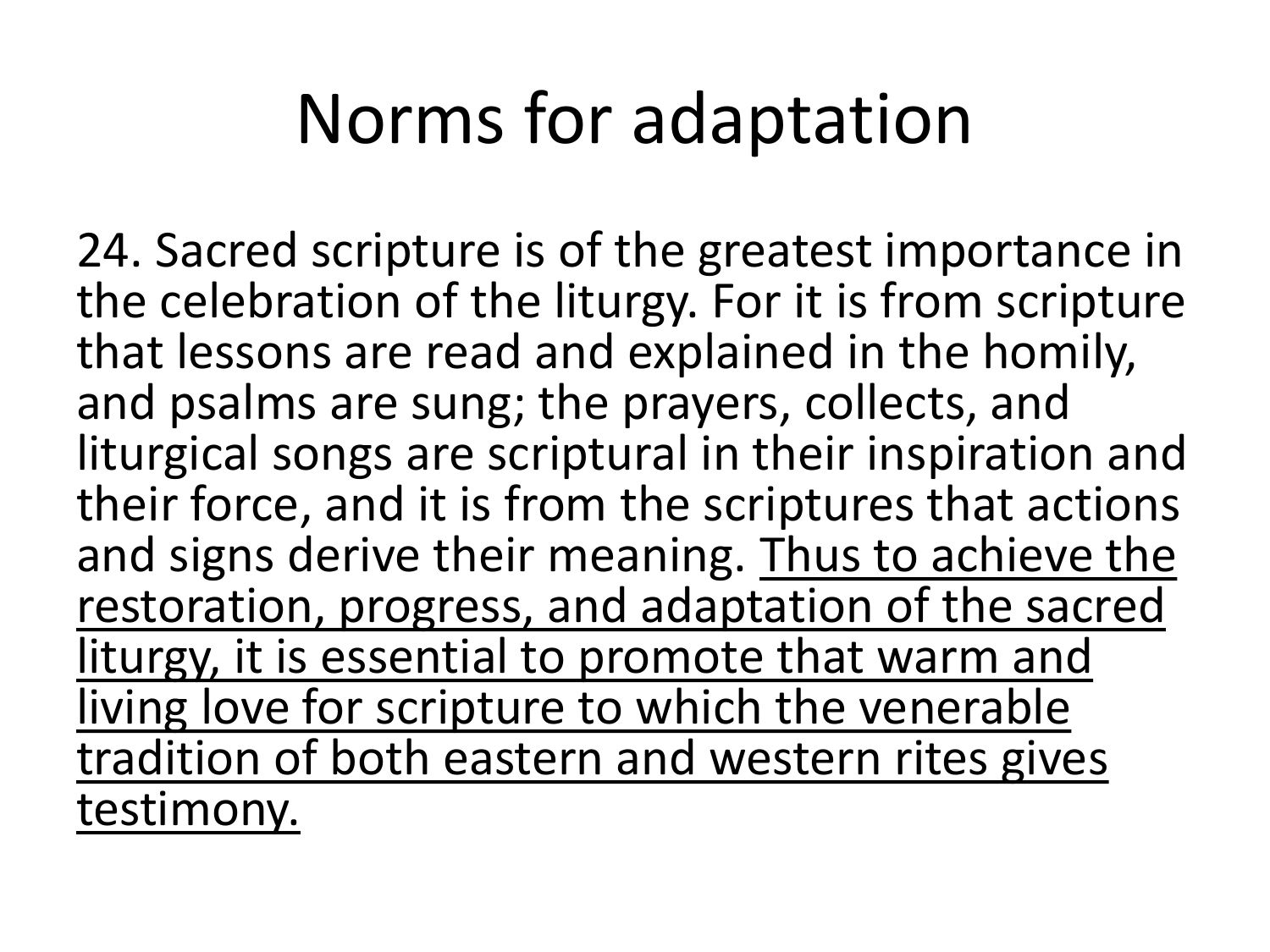- Because of the duty of every person to fully and actively participate, the Council emphasizes the communal nature of liturgical celebrations (SC 27).
- The people should take part in responses, songs, actions, and gestures. Even so, reverent silence must be observed at the proper times (SC 30).
- Liturgical rites should exhibit a noble simplicity. They should be short, clear, and unencumbered by useless repetitions (SC 34).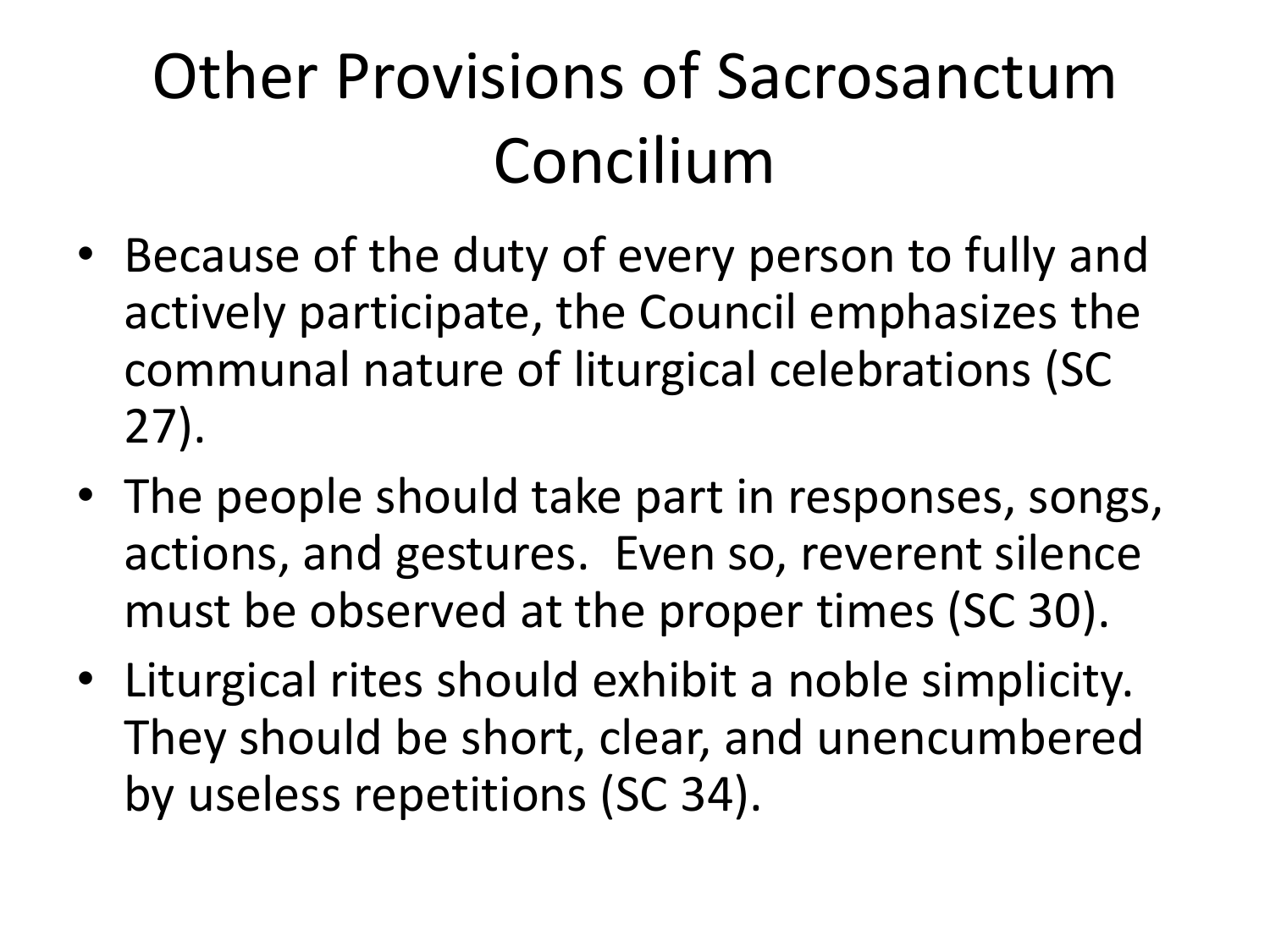- More texts from Scripture are to be introduced. There is to be a greater emphasis on preaching from scriptural and liturgical texts (SC 35).
- Liturgical texts can be translated into the vernacular, but the use of Latin is also to be preserved in the Liturgy (SC 36). The faithful are encouraged to know how to sing the ordinary parts of the Mass in Latin (SC 54).
- Every diocese is to have a commission on the sacred liturgy under the direction of the Bishop for promoting the liturgical apostolate. There may also be commissions on sacred music and sacred art (SC 45).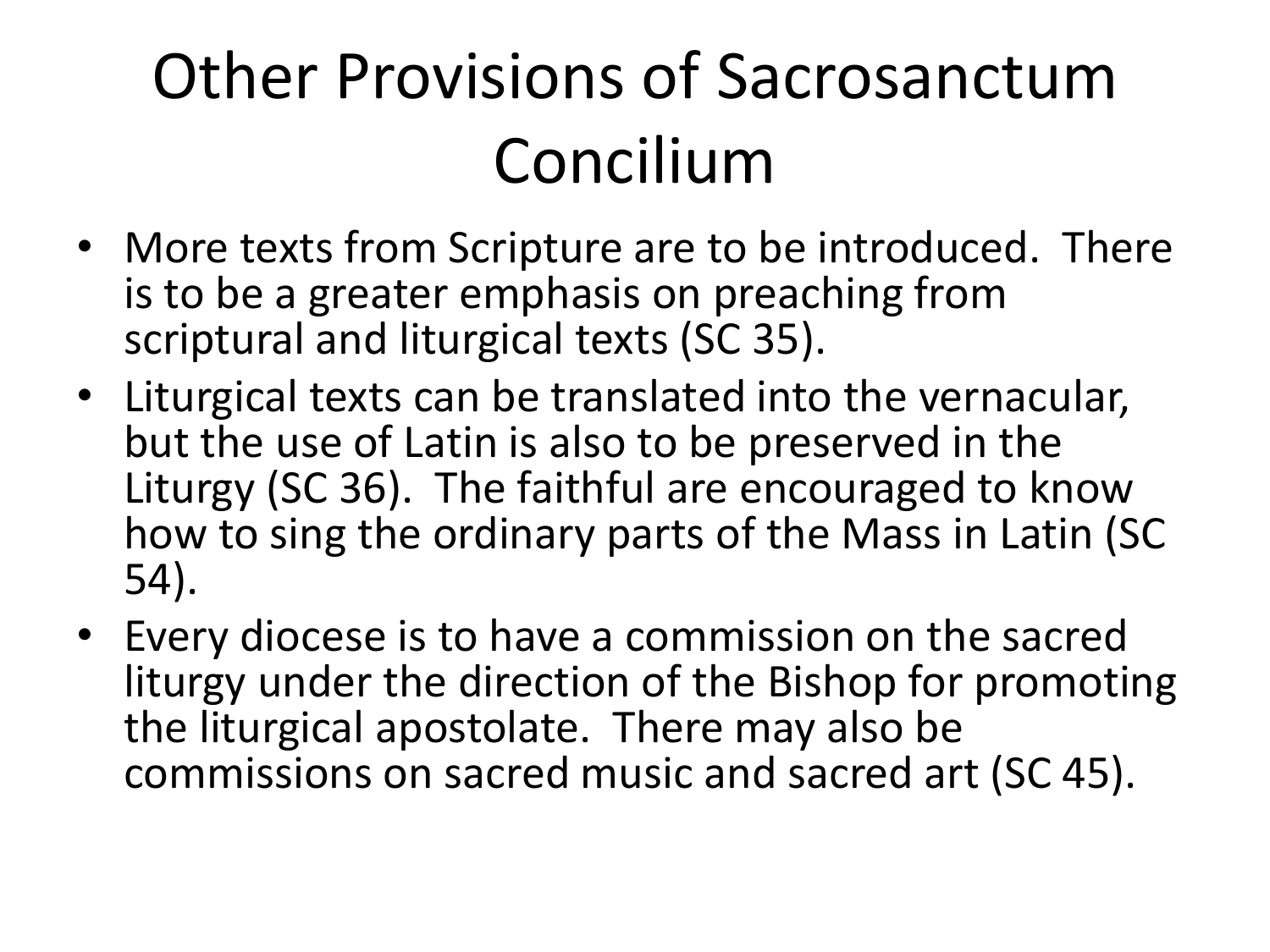- The options for concelebrating a Mass are to be expanded (SC 57). Formerly, priests were obligated to celebrate individual Masses, even privately.
- "Extreme unction" is to be called "Anointing of the Sick" and is not only for those at the point of death, but for those who begin to be in danger of death from sickness or old age (SC 73).
- The liturgy of the hours is recommended for the laity who are encouraged to recite the divine office (SC 100).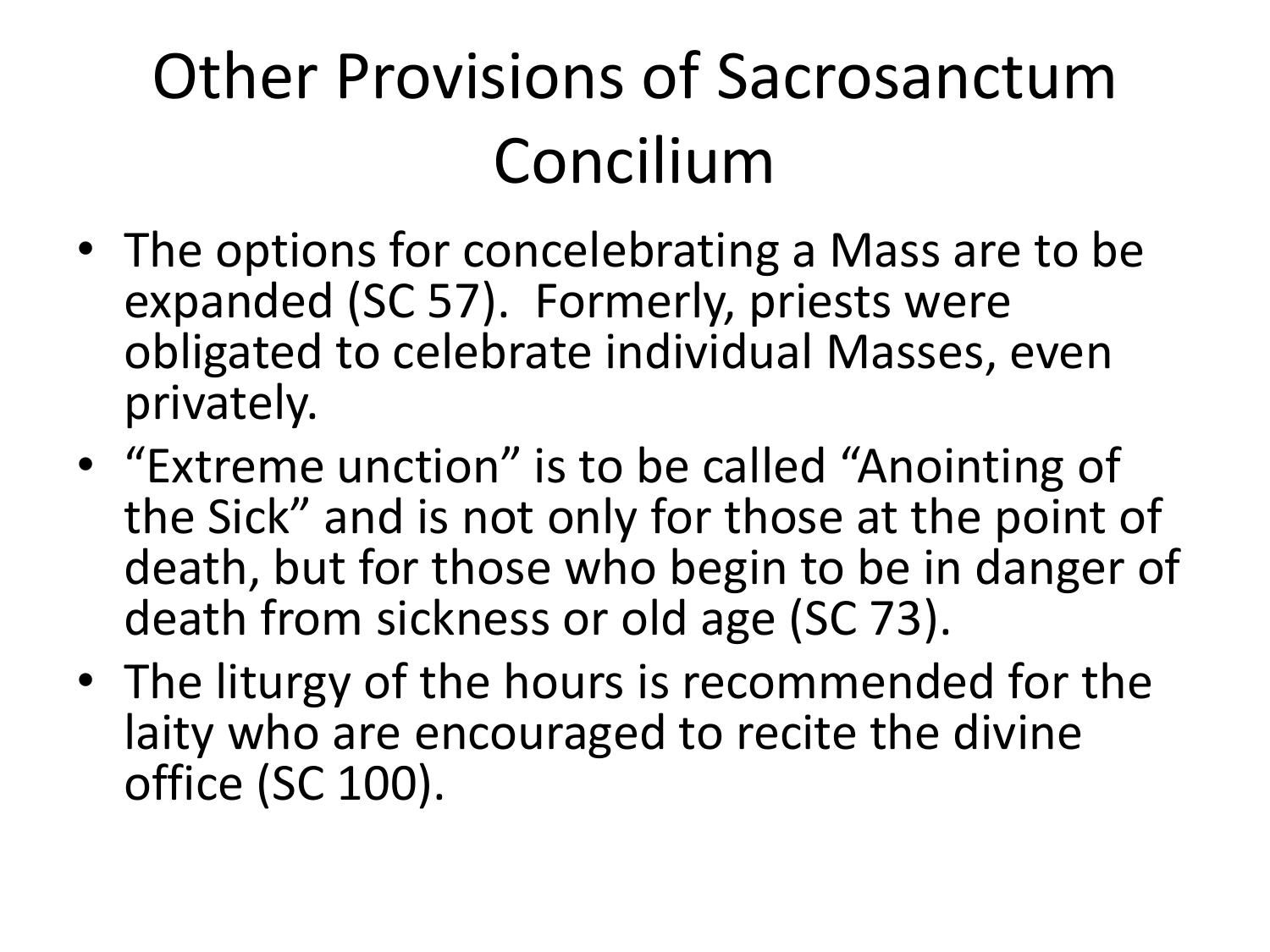- The purpose of sacred music is to add delight to prayer, to foster unity of mind, to confer greater solemnity on the sacred rites.
- The Church approves of all forms of true art having the needed qualities, and admits them into divine worship (SC 112).
- Musical texts must conform to Catholic doctrine and should be drawn from Scripture or liturgical sources (SC 121).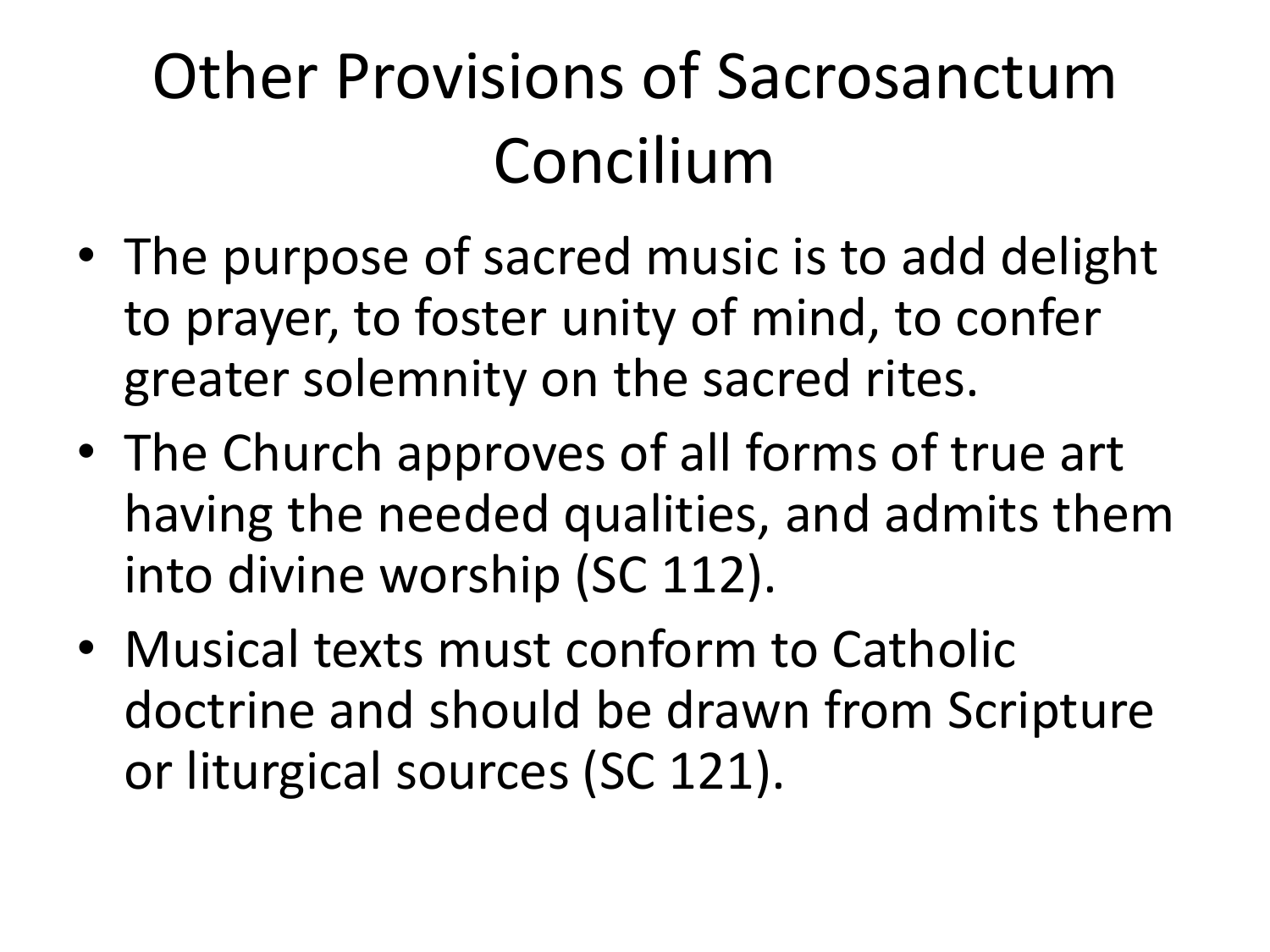- The Church gives pride of place to Gregorian chant in the Roman liturgy. However, other kinds of sacred music may be used provided that they are in accord with the spirit of the liturgical action (SC 116).
- The pipe organ is to be held in high esteem, as a traditional musical instrument to add splendor to ceremony and lift up the mind to God. However, other instruments may also be used provided they are suitable for sacred use, accord with the dignity of the temple, and truly contribute to the edification of the faithful (SC 120).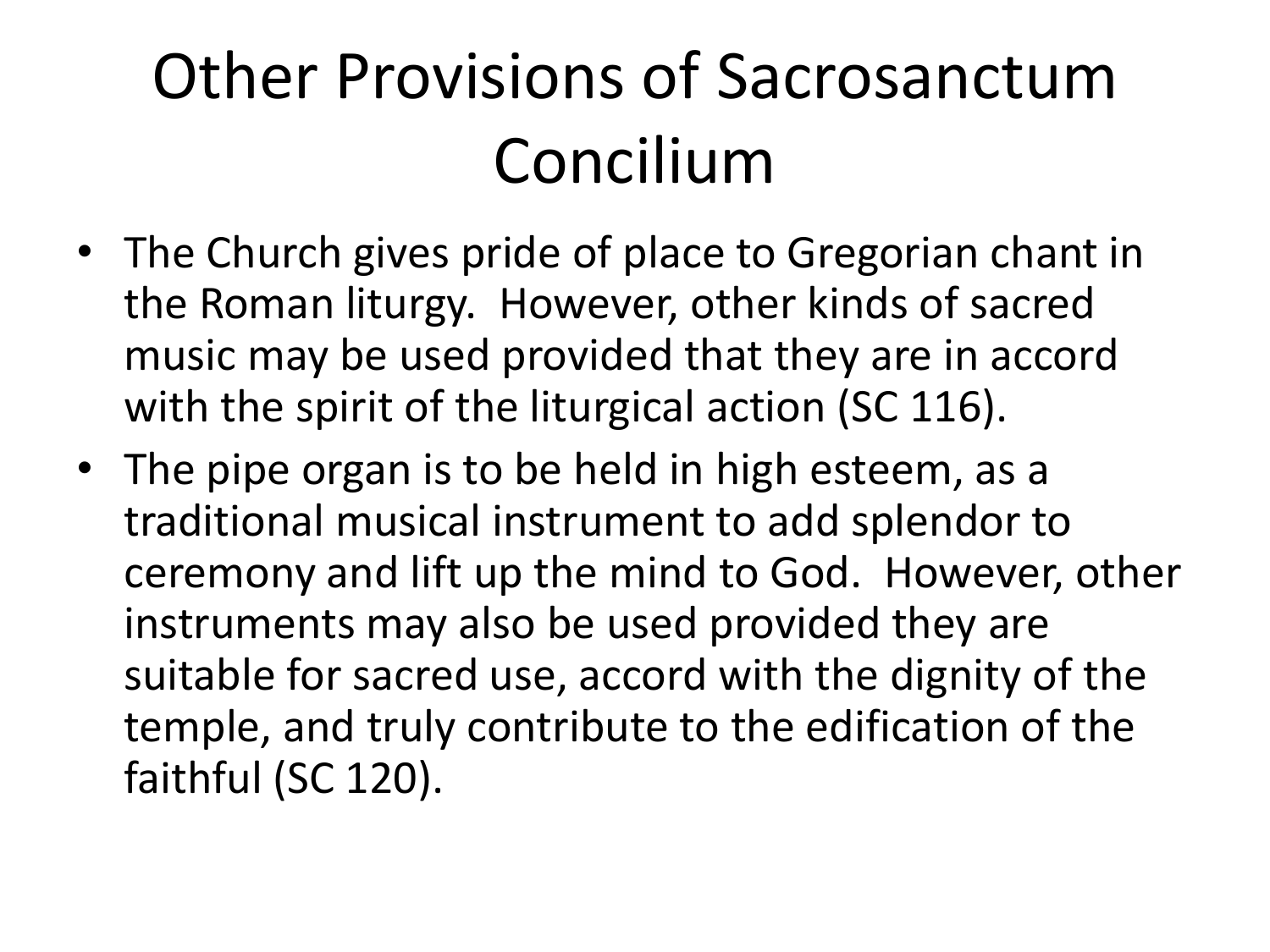- Art used in churches should be sacred, striving for noble beauty rather than sumptuous display. Art that is repugnant to faith, morals, or piety, or which offends true religious sense should be removed from the house of God (SC 124).
- "The practice of placing sacred images in churches so that they may be venerated by the faithful is to be maintained. Nevertheless their number should be moderate and their relative positions should reflect right order" (SC 125).
- Sacred furnishings and works of value are not to be disposed of or dispersed, since they are ornaments of the house of God (SC 126).